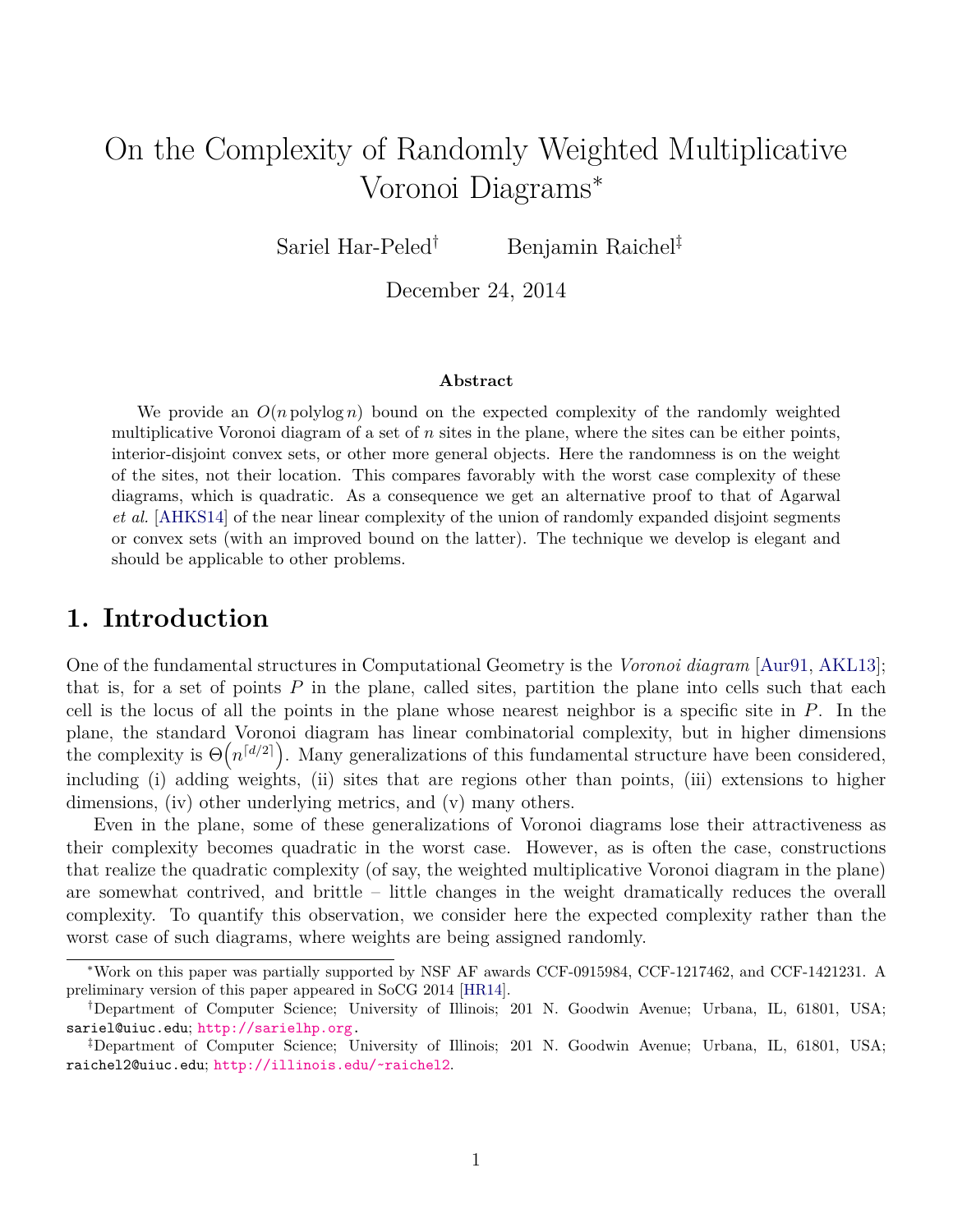**Generalizations of Voronoi diagrams.** In the *additive weighted Voronoi diagram*, the distance to a Voronoi site is the regular Euclidean distance plus some constant (which depends on the site). Additive Voronoi diagrams have linear descriptive complexity in the plane, as their cells are star shaped (and thus simply connected), as can be easily verified. This holds even if the sites are arbitrary convex sets. In the *multiplicative weighted Voronoi diagram*, for each site one multiplies the Euclidean distance by a constant (again, that depends on the site). However, unlike the additive case, the worst case complexity for multiplicative weighted Voronoi diagrams is  $\Theta(n^2)$  [\[AE84](#page-16-3)], even in the plane. In the weighted case, the cells are not necessarily connected, and a bisector of two sites is either a line or an (Apollonius) circle.

In the *Power diagram*, each site  $s_i$  has an associated radius  $r_i$ , and the distance of a point  $p$  to this site is  $||s_i - p||^2 - r_i^2$ ; that is, the squared length of the tangent from *p* to the disk of radius  $r_i$  centered at  $s_i$ . As such, Power diagrams allow including weight in the distance function, while still having bisectors that are straight lines and having linear combinatorial complexity overall.

Klein [[Kle88](#page-17-1)] introduced (and this was further refined by Klein *et al.* [[KLN09\]](#page-17-2)) the notion of *abstract Voronoi diagrams* to help unify the ever growing list of variants of Voronoi diagrams which have been considered. Specifically, a simple set of axioms was identified, focusing on the bisectors and the regions they define, which classifies a large class of Voronoi diagrams with linear complexity (hence such axioms are not intended to model, for example, multiplicative diagrams).

**Randomization and Expected Complexity.** In many cases, there is a big discrepancy between the worst case analysis of a structure (or an algorithm) and its average case behavior. This suggests that in practice, the worst case is seldom encountered. For example, recently, Agarwal *et al.* [[AKS13,](#page-16-4) [AHKS14\]](#page-16-0), showed that the expected union complexity of a set of randomly expanded disjoint segments is  $O(n \log n)$ , while in the worst case the union complexity can be quadratic. In other words, Agarwal *et al.* bounded the expected complexity of a level set of the randomly weighted Voronoi diagram of disjoint segments.

**If the sites are placed randomly.** There is extensive work on the expected complexity of various structures (including Voronoi diagrams) if the sites are being picked randomly (but not their weight), see [\[San53,](#page-17-3) [RS63](#page-17-4), [Ray70,](#page-17-5) [Dwy89,](#page-16-5) [WW93](#page-17-6), [SW93,](#page-17-7) [OBSC00,](#page-17-8) [Har11b,](#page-17-9) [DHR12](#page-16-6)] (this list is in no way exhaustive). In many of these cases the resulting expected complexity is dramatically smaller than its worst case analysis. For example, in IR*<sup>d</sup>* , the Voronoi diagram of *n* sites picked uniformly inside a hypercube has  $O(n)$  complexity (the constant depends exponentially on the dimension), but the worst case complexity is, as already mentioned,  $\Theta(n^{\lceil d/2 \rceil})$ . Intuitively, the low complexity when the locations are randomly sampled is the result of the relative uniformity of such samples. Interestingly, there is a subtle connection between such settings and the behavior of grid points [[Har98\]](#page-16-7).

However, in this paper, site locations will be fixed and site weights will be sampled (similar to the model of Agarwal *et al.* [[AHKS14\]](#page-16-0)). As such, our argument cannot rely on the spacial uniformity provided by location sampling. Nevertheless, the case of fixed (distinct) weights and sampled locations will follow readily from our arguments for the sampled weights and fixed locations case, see [Section 5.1.2](#page-14-0).

**Technical Challenges in the Multiplicative Setting.** In this paper, we focus on the case of multiplicative weighted Voronoi diagrams in the plane. As mentioned above, such diagrams can have quadratic complexity. It is thus natural to consider sampling (of the weights) as a way to mitigate this, and argue for lower expected complexity. However, the multiplicative case poses a significant technical hurdle in that nearest weighted neighbor relations are a non-local phenomena. Specifically, for a given site, unless all its neighbors (in the unweighted diagram) have lower weight, its region of influence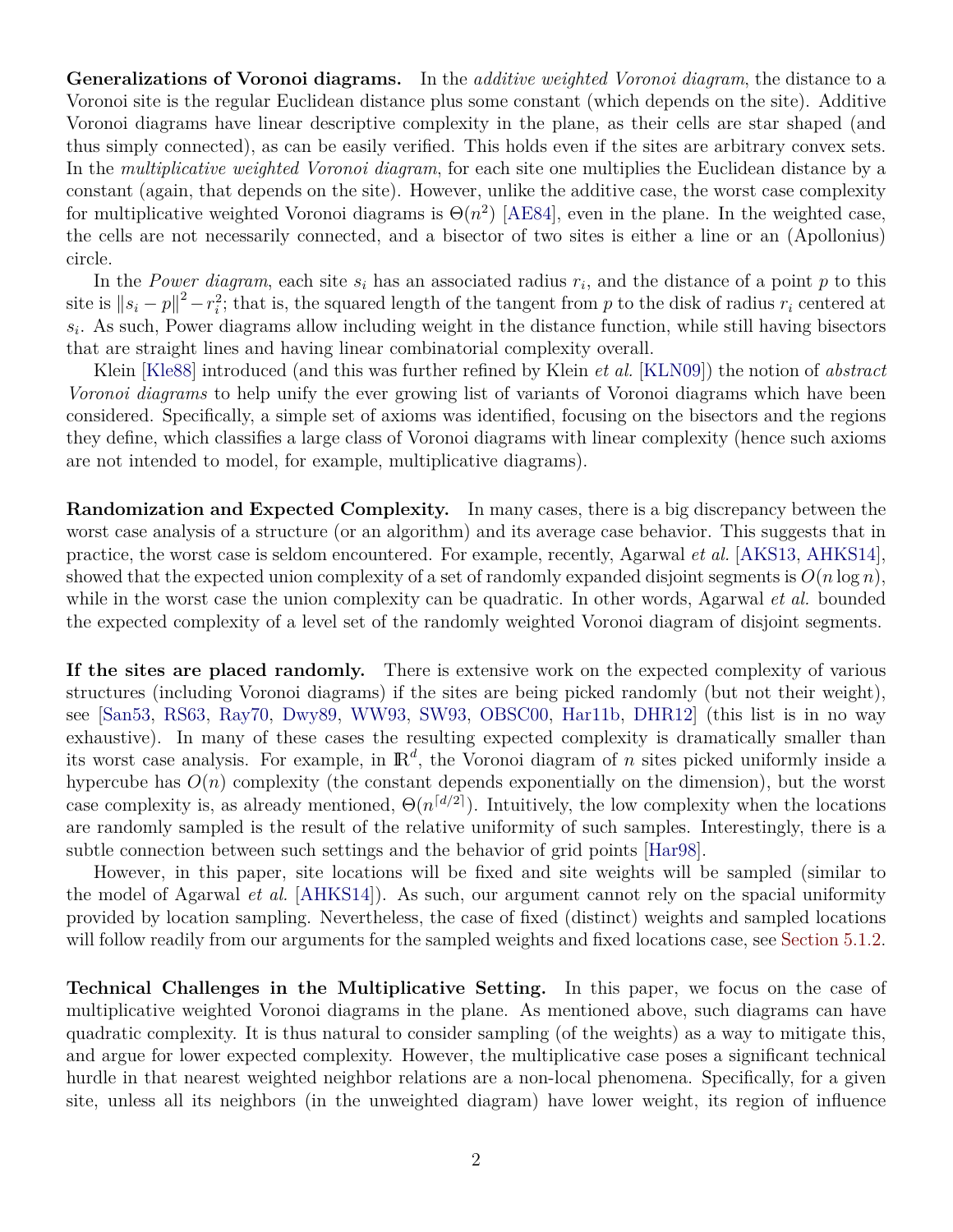cannot be locally contained, and its cell spills over – potentially affecting points far away. This nonlocality makes arguing about such diagrams technically challenging. For example, the work of Agarwal *et al.* [\[AHKS14](#page-16-0)] required quite a bit of effort to bound the level set of the multiplicative Voronoi diagram for segments, and it is unclear how their analysis can be extended to bound the complexity of the whole diagram.

### **Our Results.**

Consider a fixed distribution from which we sample weights. Our main result is that the expected complexity of the multiplicative weighted Voronoi diagram of a set of sites is near linear, where the sites are disjoint simply-connected compact regions in the plane. We specify the exact requirements on the sites in [Section 2](#page-3-0) — possible sites include points, segments, or convex sets.

A simple consequence of our main result is that the expected complexity of the union of randomly expanded disjoint segments or convex sets is also near linear. Specifically, our proof is significantly simpler than the one of Agarwal *et al.* [[AHKS14\]](#page-16-0). Our bound is weaker by (roughly) an *O*(log *n*) factor for the case of segments, but for convex sets we improve the bound from  $O(n^{1+\epsilon})$  to  $O(n \text{ polylog } n)$  (and our bound holds for the complexity of the whole diagram, not only the level set). Also, similar to the work of Agarwal *et al.*, in [Section 5.1.1](#page-14-1) we make the observation that our results also hold for the more general case where instead of sampling weights from a distribution, one is given a fixed set of *n* weights which are randomly permuted among the sites.

Our technique is rather versatile and should be applicable to other well behaved distance metrics (for example, when each site has its own additive constant which is included when measuring the distance to that site).

To extend our result to more general sites, we prove that in these settings the expected complexity of the overlay of the Voronoi cells in a randomized incremental construction is  $O(\lambda_{\psi}(n) \log n)$  (see [Lemma 4.5](#page-12-0)<sub>p13</sub>), where  $\lambda_{\psi}(n)$  is the length of a Davenport-Schinzel sequence of order  $\psi$  with *n* symbols, where  $\psi$  is some constant. This is an extension of the result of Kaplan *et al.* [[KRS11](#page-17-10)] to these more general settings.

**Significance of Results.** As discussed above, due to non-locality, analyzing multiplicative diagrams seems challenging. In particular, we are unaware of any previous subquadratic bounds for the expected complexity. On the practical side, the unwieldy complexity of the multiplicative diagram (and its lack of a dual structure, similar to Delaunay triangulations) has discouraged their use in favor of more well behaved diagrams, such as the power diagram. Our work indicates that using such diagrams in the real world might be practical, despite their worst case quadratic complexity. In particular, our technique for bounding the expected complexity immediately implies a near linear time randomized incremental construction algorithm for computing the multiplicative diagram.

**Outline of technique.** Consider the case of bounding the expected complexity of the Voronoi diagram of a set *P* of *n* multiplicatively weighted points (i.e., sites) in the plane, where the weights are being picked independently from the same distribution. The key ideas behind the new approach are the following.

(A) **Candidate Sets.** Consider any point *x* in the plane, and let *p* be its nearest neighbor in *P* under the weighted distance. Now, if  $p$  is the nearest neighbor of  $x$  then for all other sites in  $P$  either *p* has smaller weight, or smaller distance to *x*. Thus for each point *x* in the plane one can define its candidate set, which consists of all sites  $z \in P$  such that for all other sites in P either *z* has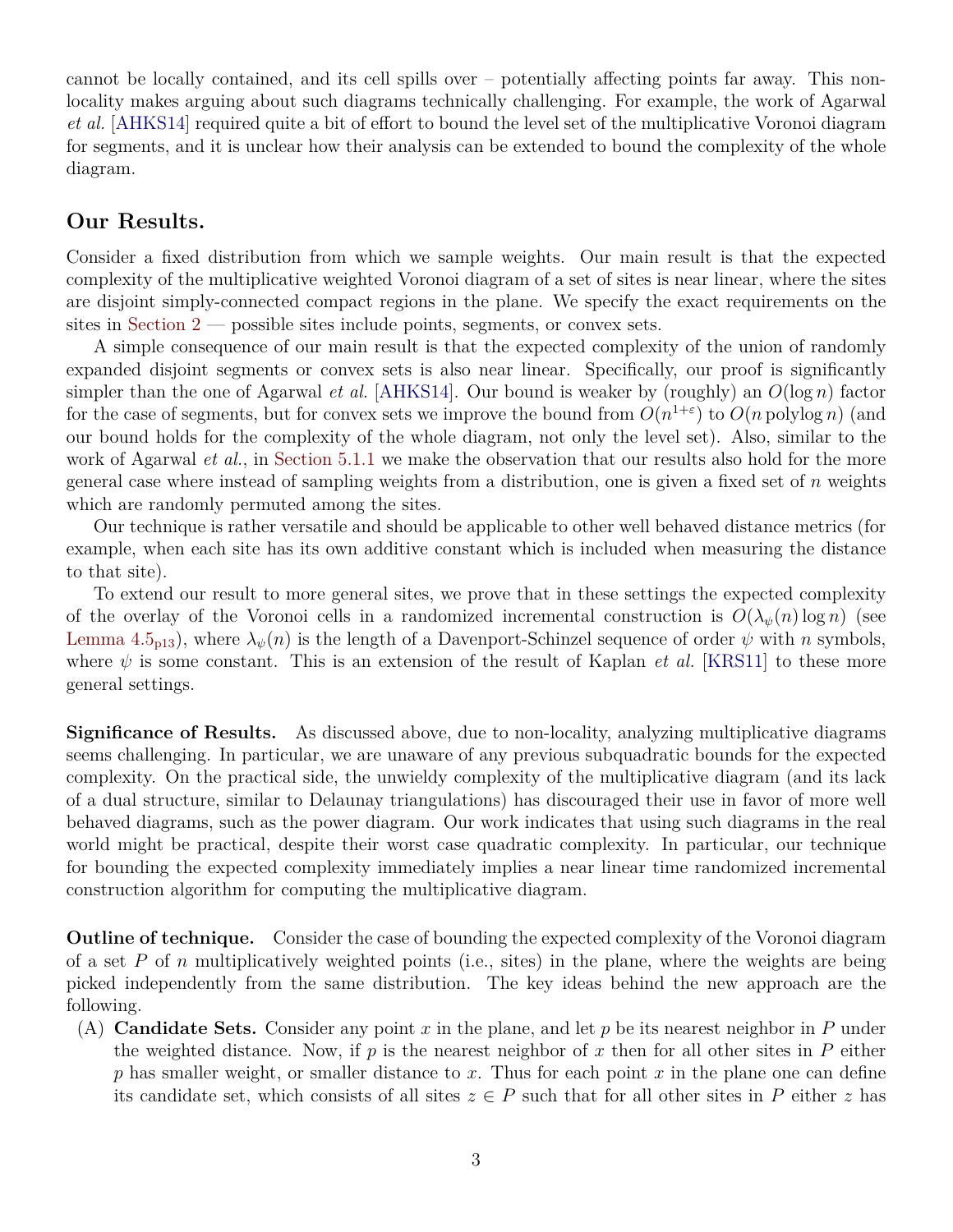smaller weight or smaller distance to *x*. Saying it somewhat differently, plotting the points of *P* in the parametric plane, where one axis is the distance from  $x$ , and the other axis is their weight, the candidate set is all the minima points (i.e., they are the vertices of the lower left staircase of the point set, and they are not dominated in both axes by any other point). We show that when weights are randomly sampled, with high probability, for all points in the plane the candidate set has at most logarithmic size (this is well known, and we include the proof for the sake of completeness).

- (B) **Gerrymandering the plane.** Next, we partition the plane into a small number of regions such that the candidate set is fixed within each region. Specifically, if one can break the plane into *m* such uniform candidate regions, then the worst case complexity of the Voronoi diagram is  $O(m \log^2 n)$ , with high probability, since all candidate sets are of size at most  $O(\log n)$ , and the worst case complexity of the multiplicative Voronoi diagram of a weighted set of points is quadratic.
- (C) **Randomized Incremental Campaigning.** The main challenge, as frequently is the case, is to do the gerrymandering. To this end, consider adding the sites in order of increasing weight. When the *i*th site is added, it has higher weight than the sites already added, and lower weight than the sites which have not been added yet. Therefore, the *i*th site is in the candidate set of a point in the plane, when it is the nearest neighbor of the point among the first *i* sites. In other words, the points in the Voronoi cell of the *i*th site in the Voronoi diagram of the first *i* sites. Next, consider the overlay of the *n* Voronoi cells formed by taking all  $i \in \{1, \ldots, n\}$ . Observe that each face of this overlay has the same candidate set. For the case of points, Kaplan *et al.* [[KRS11\]](#page-17-10) proved that this overlay has  $O(n \log n)$  expected complexity. This implies immediately an  $O(n \log^3 n)$  bound on the expected complexity of the multiplicative Voronoi diagram.

**Organization.** In [Section 2](#page-3-0) we introduce notation and definitions used throughout the paper. In [Section 3](#page-5-0) we introduce the notion of candidate sets, and show how partitioning the plane into a near linear number of regions, such that each region has the same candidate set implies our result on the near linear expected complexity of the multiplicative Voronoi diagram of sites. Specifically, the partitioning used is the overlay of Voronoi cells in a randomized incremental construction (RIC), and in [Section 4](#page-10-0) we describe in detail how the expected complexity of such an overlay is near linear. In [Section 5](#page-13-0) we state our main result, and present a number of specific applications of our technique. In [Section 5.1.1](#page-14-1) we observe that instead of sampling weights our technique extends to the more general case of permuting a fixed set of weights among the points. In [Appendix A](#page-17-11), we show that the overlay of Voronoi cells in RIC is  $\Omega(n \log n)$ , implying that the upper bound of Kaplan *et al.* [\[KRS11](#page-17-10)] is tight in this case.

### <span id="page-3-0"></span>**2. Preliminaries**

Below we define Voronoi diagrams and related objects in a rather general way to encompass the various applications of our technique. For simplicity the reader is encouraged to interpret these definitions in terms of Voronoi diagrams of points (or less trivially disjoint segments).

**Notation.** We use  $T = \langle s_1, \ldots, s_n \rangle$  to denote a permutation of a set *S* of *n* objects, and  $T_i = \langle s_1, \ldots, s_i \rangle$ to denote the *prefix* of this permutation of length *i*. Similarly, we use  $T_{i+1}^n = \langle s_{i+1}, s_{i+2}, \ldots, s_n \rangle$  to denote a *suffix* of *T*. When we care only about what elements appear in a permutation, *T*, but not their internal ordering, we use the notation  $S = set(T)$  to denote the associated set. As such,  $S_i = set(T_i)$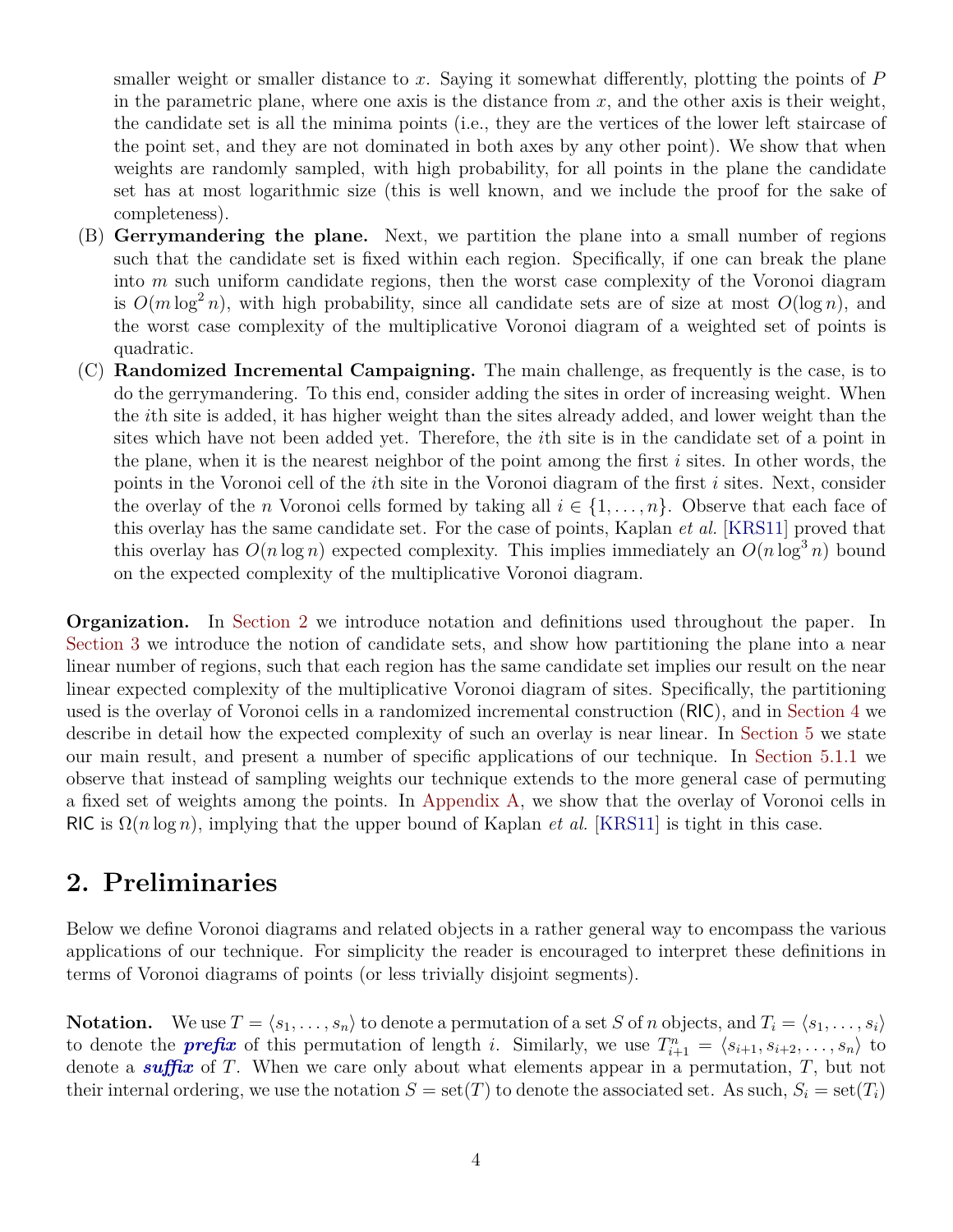is the *unordered prefix* of length *i* of T, and  $S_{i+1}^n = \text{set}(T_{i+1}^n) = \{s_{i+1}, s_{i+2}, \ldots, s_n\}$  is the *unordered suffix*.

**Arrangements.** As it will be used throughout the paper, we now define the standard terminology of arrangements (see [[SA95,](#page-17-12) [Har11a\]](#page-16-8)). Given a set S of *n* segments in the plane, its *arrangement*, denoted by  $\mathcal{A}(S)$ , is the decomposition of the plane into faces, edges and vertices. The vertices  $\mathcal{A}(S)$ are the endpoints and the intersection points of the segments of S, the edges are the maximal connected portions of the segments not containing any vertex, and the faces are the connected components of the complement of the union of the segments of S. For a set of polygons, we can analogously define its arrangement by letting S be the union of all boundary segments of the polygons.

### **2.1. Voronoi diagrams**

Let  $S = \{s_1, \ldots, s_n\}$  be a set of *n* sites in the plane. Specifically, the sites are disjoint simply-connected compact subsets of  $\mathbb{R}^2$ . For a closed set  $Y \subseteq \mathbb{R}^2$ , and any point  $x \in \mathbb{R}^2$ , let  $d(x, Y) = \min_{y \in Y} ||x - y||$ denote the **distance** of *x* to the set *Y*. For any two sites  $s, r \in S$ , we define their **bisector**  $\beta(s,r)$  as the set of points  $x \in \mathbb{R}^2$  such that  $d(x, s) = d(x, r)$ . Each  $s \in S$ , induces the function  $f_s(x) = d(x, s)$ , where *x* is any point in the plane. For any subset  $H \subseteq S$  and any site  $s \in H$ , the *Voronoi cell* of *s* with respect to *H*, denoted  $V_{cell}(s, H)$ , is the subset of  $\mathbb{R}^2$  whose closest site in *H* is *s*, i.e.  $V_{cell}(s, H)$  =  $\{x \in \mathbb{R}^2 \mid \forall r \in H \mid f_s(x) \leq f_r(x)\}$ . Finally, for any subset  $H \subseteq S$ , the Voronoi diagram of *H*, denoted  $V(H)$ , is the partition of the plane into Voronoi cells induced by the minimization diagram of the set of functions  $\left\{ f_s \mid s \in H \right\}$ .

<span id="page-4-2"></span>Remark 2.1. Throughout the paper we require the following from the bisectors and Voronoi cells.

- (A) For any two sites  $s, r \in S$ , their bisector  $\beta(s, r)$  is a simple curve (i.e. the image of a continuous map from the unit interval to  $\mathbb{R}^2$ ) whose removal splits the plane into exactly two unbounded  $regions<sup>1</sup>$  $regions<sup>1</sup>$  $regions<sup>1</sup>$ .
- (B) Each bisector is of constant complexity, that is it has a constant number of extremal points in the direction of (say) the  $x$ -axis<sup>[2](#page-4-1)</sup>.
- (C) Any two distinct bisectors intersect at most a constant number of times.
- (D) For any site  $s \in S$  and any subset  $H \subseteq S$ , the set  $V_{cell}(s, H)$  is a simply connected subset of the plane.
- (E) For any subset  $H \subseteq S$ , the Voronoi cells cover the plane; that is,  $\bigcup_{s \in H} \mathcal{V}_{cell}(s, H) = \mathbb{R}^2$ .

One can view the union, *U*, of the boundaries of the cells in a Voronoi diagram as a planar graph. Specifically, define a *Voronoi vertex* as any point in *U* which is equidistant to three sites in *S* (which happens at the intersection of two bisectors). For simplicity, we make the general position assumption that no point is equidistant to four or more sites in the plane. Furthermore, define a *Voronoi edge* as any maximal connected subset of *U* which does not contain a Voronoi vertex. (Note that in order for each edge to have two endpoints we must include the "point" at infinity, i.e. the graph is defined on the stereographic projection of the plane onto the sphere.)

The above conditions imply that the Voronoi diagram of any subset of sites is an *abstract Voronoi diagram* (actually such diagrams are more general). It is known that for such diagrams the overall

<span id="page-4-0"></span><sup>&</sup>lt;sup>1</sup>That is, under the stereographic projection of the plane to the sphere, the bisector is a simple closed Jordan curve through the north pole.

<span id="page-4-1"></span><sup>&</sup>lt;sup>2</sup>One can assume the bisectors contain no vertical segments, since otherwise we can slightly rotate the plane, and hence extremal points are well defined.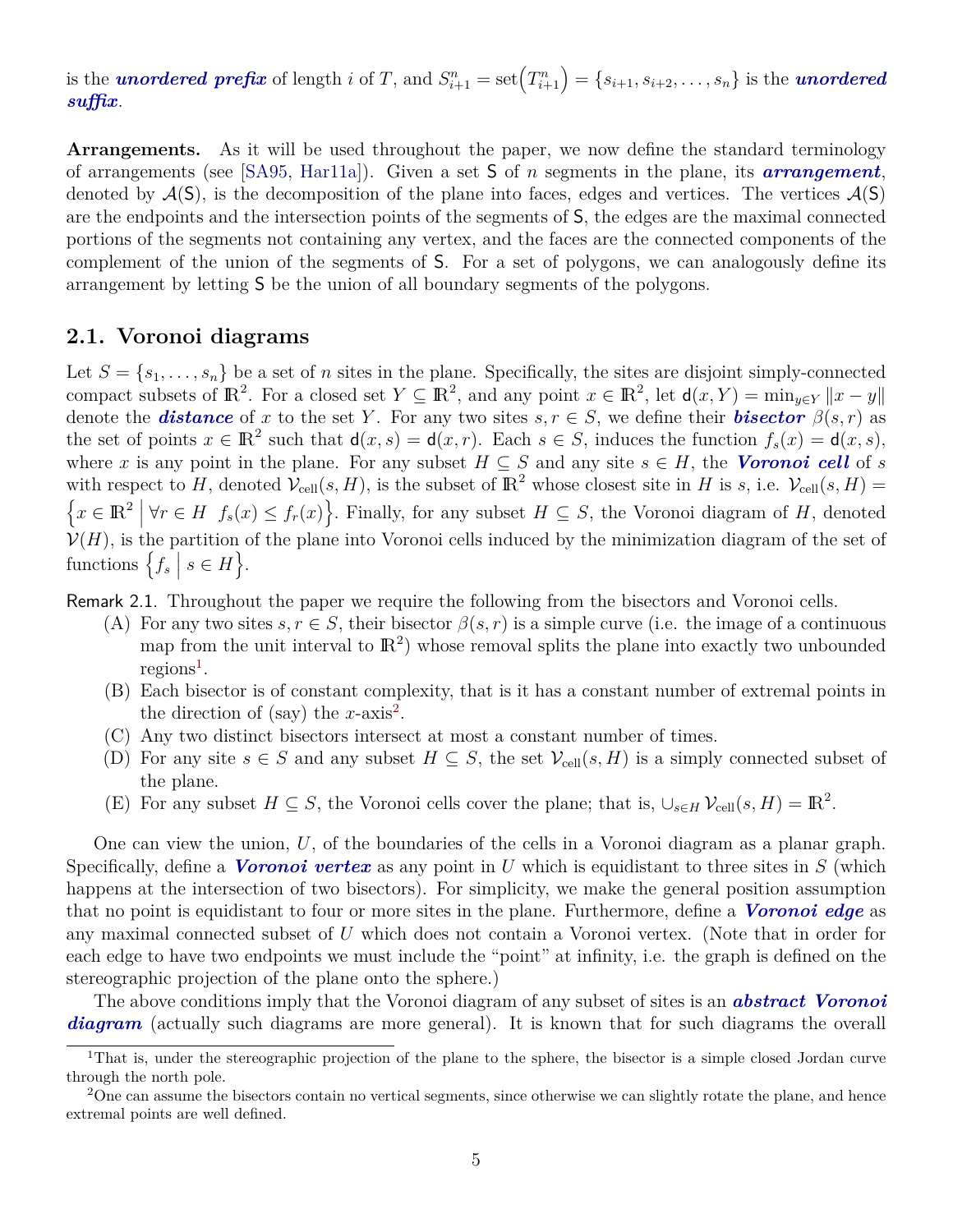complexity of the Voronoi graph they define is linear [[KLN09\]](#page-17-2), i.e. for a set of *n* sites the number of Voronoi vertices, edges, and faces is  $O(n)$ . In general Voronoi diagrams, edges may have more than a constant number of *x*-extremal points. However, since we assumed each bisector has a constant number of *x−*extremal points, and Voronoi edges are contiguous subsets of bisectors, there are only a constant number of *x*-extremal points on any edge. Therefore, asymptotically, the complexity of the vertical decomposition of the Voronoi diagram, and thus the diagram itself, is bounded by the complexity of this (Voronoi) graph.

#### **2.2. Multiplicative weighted Voronoi diagrams**

As before, let *S* be a set of *n* weighted sites in the plane, where  $\omega_i > 0$  is the weight associated with the *i*th site  $s_i$ . Consider the weighted Voronoi diagram of *S*, denoted by  $W(S)$ . Specifically, for  $i = 1, \ldots, n$ , the site  $s_i$  induces a distance function  $f_i(x) = \omega_i \mathsf{d}(x, s)$ . The *multiplicative weighted Voronoi* diagram of *S* is the partition of the plane induced by the minimization diagram of the distance functions  $f_1, \ldots, f_n$ . The *weighted Voronoi cell* of  $s_i$  is

<span id="page-5-2"></span>
$$
C_i = \left\{ x \in \mathbb{R}^2 \mid \forall j \quad f_i(x) \le f_j(x) \right\}.
$$
 (2.1)

<span id="page-5-3"></span>For a multiplicative Voronoi diagram, the cells are not necessarily connected.

Remark 2.2. In addition to the conditions listed in [Remark 2.1](#page-4-2), for the unweighted case, we also require the following of the weighted diagram (for any positive weight assignment):

- (A) Each weighted bisector has a constant number of extremal points in the direction of the *x*-axis.
- (B) Any two distinct weighted bisectors intersect at most a constant number of times.

Let  $q(n)$  denote the worst case complexity of the multiplicative weighted Voronoi diagram. The analysis below requires a polynomial bound on  $g(n)$ . It is not hard to see that the conditions above on bisectors already imply a bound of  $g(n) = O(n^4)$ .

#### **2.2.1. Assigning weights randomly**

In the following, we use *distribution* to refer to any probability distribution defined over the positive real numbers (i.e.,  $\mathbb{R}^+$ ). We use  $\xi$  to denote this distribution, which might be continuous or discrete.

Let *S* be a given set of *n* sites in the plane. We assign each site of *S* a random weight sampled independently from *ξ*. We order the sites of *S* by their weight, and let *s<sup>i</sup>* be the site assigned the *i*th smallest weight, and let  $\omega_i$  denote this weight, for  $i = 1, \ldots, n$ . If the weights assigned are not unique, we randomly permute each cluster of sites that are assigned the same weight internally<sup>[3](#page-5-1)</sup>. The resulting ordering  $T = \langle s_1, \ldots, s_n \rangle$  is a (uniform) random permutation defined over the sites of *S*.

### <span id="page-5-0"></span>**3. Bounding the complexity of the randomly weighted diagram**

Let *S* be a weighted set of sites in the plane, whose ordering by increasing weight is  $T = \langle s_1, \ldots, s_n \rangle$ (where  $\omega_i$  is the weight of  $s_i$ ). For any point  $x \in \mathbb{R}^2$ , we write  $\mathcal{W}_{cell}(x, S)$  to denote the Voronoi cell of  $W(S)$  that contains x, i.e.  $W_{cell}(x, S) = C_i$  is induced by the site  $s_i = \arg \min_{s_j \in S} \omega_j ||x - s_j||$ , see Eq.  $(2.1)$  (if x is a boundary point, then we arbitrarily pick one of the equidistant sites).

<span id="page-5-1"></span><sup>&</sup>lt;sup>3</sup>Specifically, for every site *s* generate, in addition to its weight  $\omega$  chosen from  $\xi$ , a secondary weight  $\omega'$  which is picked uniformly at random from the interval [0,1]. Now order the sites in lexicographical ordering of the pairs  $(\omega, \omega')$ .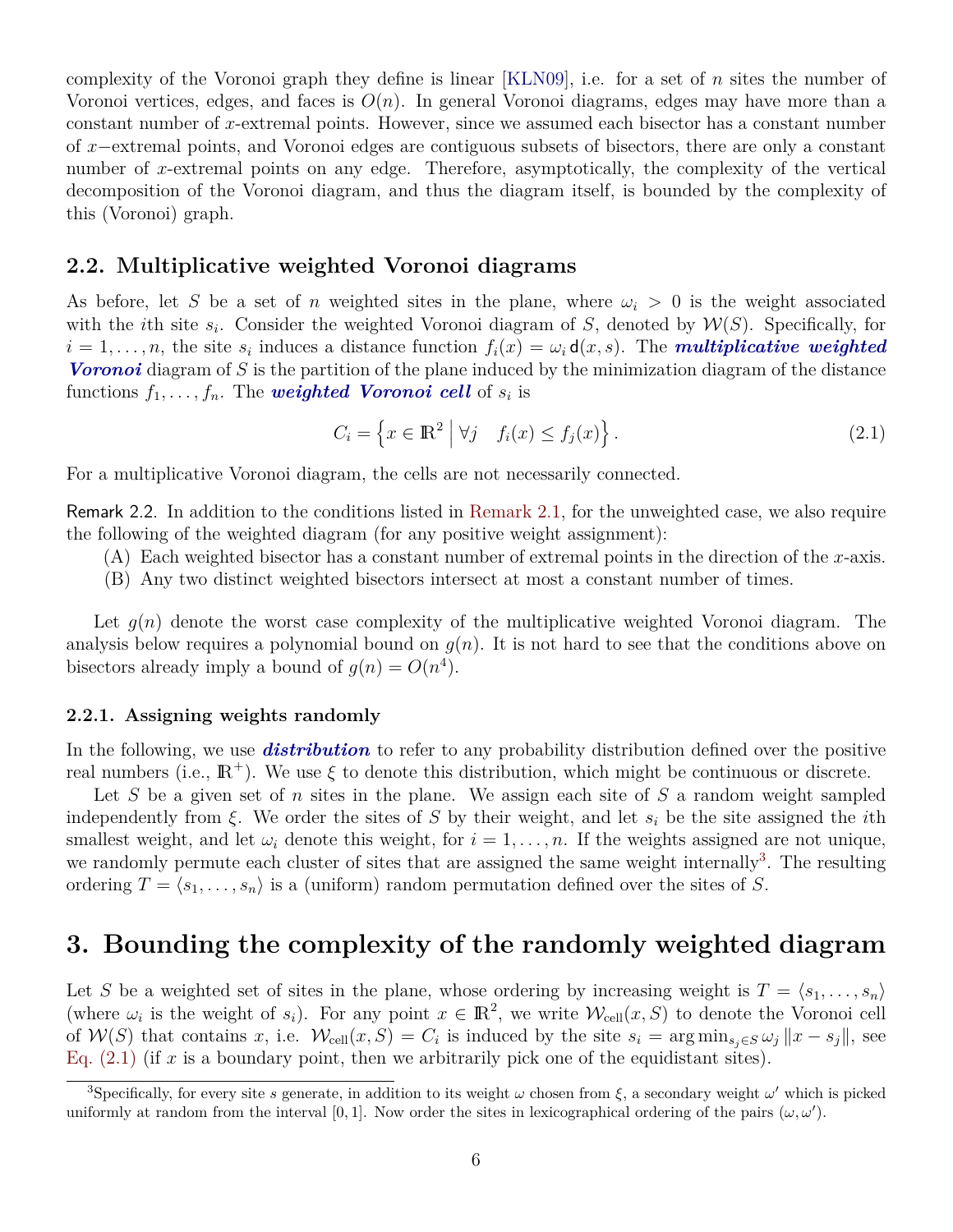#### **3.1. Candidate sets**

Definition 3.1. Let  $T = \langle s_1, \ldots, s_n \rangle$  be an ordered set of *n* sites in the plane. For any point *x* in the plane, the *candidate set* of *x*, denoted by  $L(x,T)$ , is the set of all sites  $s_i \in T$ , such that  $||x - s_i|| = d(x,T_i)$ , for  $i = 1, \ldots, n$ . In words,  $s_i$  is in  $L(x, T)$  if it is the closest site to *x* in its prefix  $T_i$ .

A prerequisite for a site *s<sup>j</sup>* of the weighted site set *S* to be the nearest site under weighted distances to *x*, is that  $s_j$  is in the candidate set  $L(x, T)$ .

<span id="page-6-2"></span>**Lemma 3.2.** For a point *x* in the plane, if  $W_{cell}(x, S) = C_j$ , then  $s_j$  is in  $L(x, T)$ , where *T* is the *ordering of S by increasing weight.*

*Proof:* Let *s<sup>j</sup>* be the nearest weighted site to *x* (in the weighted Voronoi diagram of *S*). Consider any other site  $s_i$  such that  $\omega_i < \omega_j$ . This implies that  $i < j$  because of the ordering of *T*. Observe that  $s_i$  is further away from *x* than  $s_j$  (i.e.,  $||x - s_j|| < ||x - s_i||$ ), since otherwise

$$
f_j(x) = \omega_j \|x - s_j\| \ge \omega_j \|x - s_i\| > \omega_i \|x - s_i\| = f_i(x),
$$

which is a contradiction. In other words,  $s_j$  must be the (unweighted) closest point to *x* in its prefix  $T_j$ . П

We next prove that, with high probability, the candidate set is logarithmic in size for all points in the plane. To this end, we need the following helper lemma.

<span id="page-6-1"></span>**Lemma 3.3.** Let  $\Pi = \langle \pi_1, \ldots, \pi_n \rangle$  be a random permutation of  $\{1, \ldots, n\}$ , and let  $X_i$  be an indicator variable which is 1 if  $\pi_i$  is the smallest number among  $\pi_1, \ldots, \pi_i$ , for  $i = 1, \ldots, n$ . Let  $Z = \sum_{i=1}^n X_i$ , *then*  $Z = O(\log n)$ , with high probability (i.e.,  $\geq 1 - 1/n^c$ , for any constant c).

*Proof:* This is well known [[Mul94](#page-17-13), Section 3.4], and we include the proof for the sake of completeness. Let  $\mathcal{E}_i$  be the event that  $X_i = 1$ , for  $i = 1, \ldots, n$ . We first show the events  $\mathcal{E}_1, \ldots, \mathcal{E}_n$  are independent (implying the  $X_i$  are independent). Indeed, conceptually, generate the permutation as follows: Randomly pick a permutation of the given numbers, and set the first number to be  $\pi_n$ . Next, pick a random permutation of the remaining numbers and set the first number as the penultimate number (i.e.,  $\pi_{n-1}$ ) in the output permutation. Repeat this process till we generate the whole permutation.

Observe that by our thought experiment, regardless of the elements that appear in the suffix  $\langle \pi_{i_1+1}, \ldots, \pi_n \rangle$ , there is exactly one minimum value in the remaining elements, and these remaining elements are randomly permuted before determining  $\pi_i$ . Now, consider arbitrary indices  $1 \leq i_1 < i_2 < \ldots <$  $i_k \leq n$ . Clearly, the event  $\mathcal{E}_{i+1}$  is not influenced by the exact choice of the suffix  $\pi_{i+1}, \ldots, \pi_n$ , and as such  $\mathbf{Pr}\Big[\mathcal{E}_{i_1} \Big|\, \pi_{i_1+1},\ldots,\pi_n\Big] = \mathbf{Pr}\Big[\mathcal{E}_{i_1}\Big] = 1/i_1.$  Furthermore, we have  $\mathbf{Pr}\Big[\mathcal{E}_{i_1} \Big|\, \mathcal{E}_{i_2} \cap \ldots \cap \mathcal{E}_{i_k}\Big] = \mathbf{Pr}\Big[\mathcal{E}_{i_1}\Big] = 1/i_1$ as can be easily verified<sup>[4](#page-6-0)</sup>. As such, by induction, we have

$$
\mathbf{Pr}\Bigl[\bigcap\nolimits_{j=1}^k\mathcal{E}_{i_j}\Bigr]=\mathbf{Pr}\Bigl[\mathcal{E}_{i_1}\ \Bigl|\bigcap\nolimits_{j=2}^k\mathcal{E}_{i_j}\Bigr]\mathbf{Pr}\Bigl[\bigcap\nolimits_{j=2}^k\mathcal{E}_{i_j}\Bigr]=\mathbf{Pr}\Bigl[\mathcal{E}_{i_1}\Bigr]\mathbf{Pr}\Bigl[\bigcap\nolimits_{j=2}^k\mathcal{E}_{i_j}\Bigr]=\prod_{j=1}^k\mathbf{Pr}\Bigl[\mathcal{E}_{i_j}\Bigr]=\prod_{j=1}^k\frac{1}{i_j}.
$$

<span id="page-6-0"></span><sup>&</sup>lt;sup>4</sup>A formal proof of this is somewhat tedious. Indeed, given  $y_t, \ldots, y_n$ , let  $F_t = F_t(y_t, \ldots, y_n) = \{ \langle \pi_1, \ldots, \pi_n \rangle \mid \pi_t =$  $y_t, \pi_{t+1} = y_{t+1}, \ldots, \pi_n = y_n$  denote the *suffix event*, where the specific values of the  $\pi_t, \ldots, \pi_n$  are fully specified. By the above, we have  $\Pr[\mathcal{E}_{i_1} | F_{i_1+1}] = 1/i_1$ . Observe that the event  $\mathcal{E}_{i_2} \cap ... \cap \mathcal{E}_{i_k}$  is the disjoint union of suffix events. Indeed, for a specific value of  $y_{i_2},...,y_n$ , either all the permutations of  $F_{i_2}(y_{i_2},...,y_n)$  or none, are in  $\mathcal{E}_{i_2} \cap ... \cap \mathcal{E}_{i_k}$ . As such, let F be the set of all the suffix events that are in  $\mathcal{E}_{i_2} \cap ... \cap \mathcal{E}_{i_k}$ . Now, we have  $\Pr[\mathcal{E}_{i_1} | \mathcal{E}_{i_2} \cap ... \cap \mathcal{E}_{i_k}] =$  $\sum_{F \in \mathcal{F}} \mathbf{Pr}[\mathcal{E}_{i_1} | F] \mathbf{Pr}[F | \mathcal{E}_{i_2} \cap \ldots \cap \mathcal{E}_{i_k}] = \sum_{F \in \mathcal{F}} \mathbf{Pr}[\mathcal{E}_{i_1} | F] \mathbf{Pr}[F | \mathcal{E}_{i_2} \cap \ldots \cap \mathcal{E}_{i_k}] = 1/i.$  (This is similar in spirit to arguments used in martingales, where  $F_n, F_{n-1}, \ldots$  is a filter.)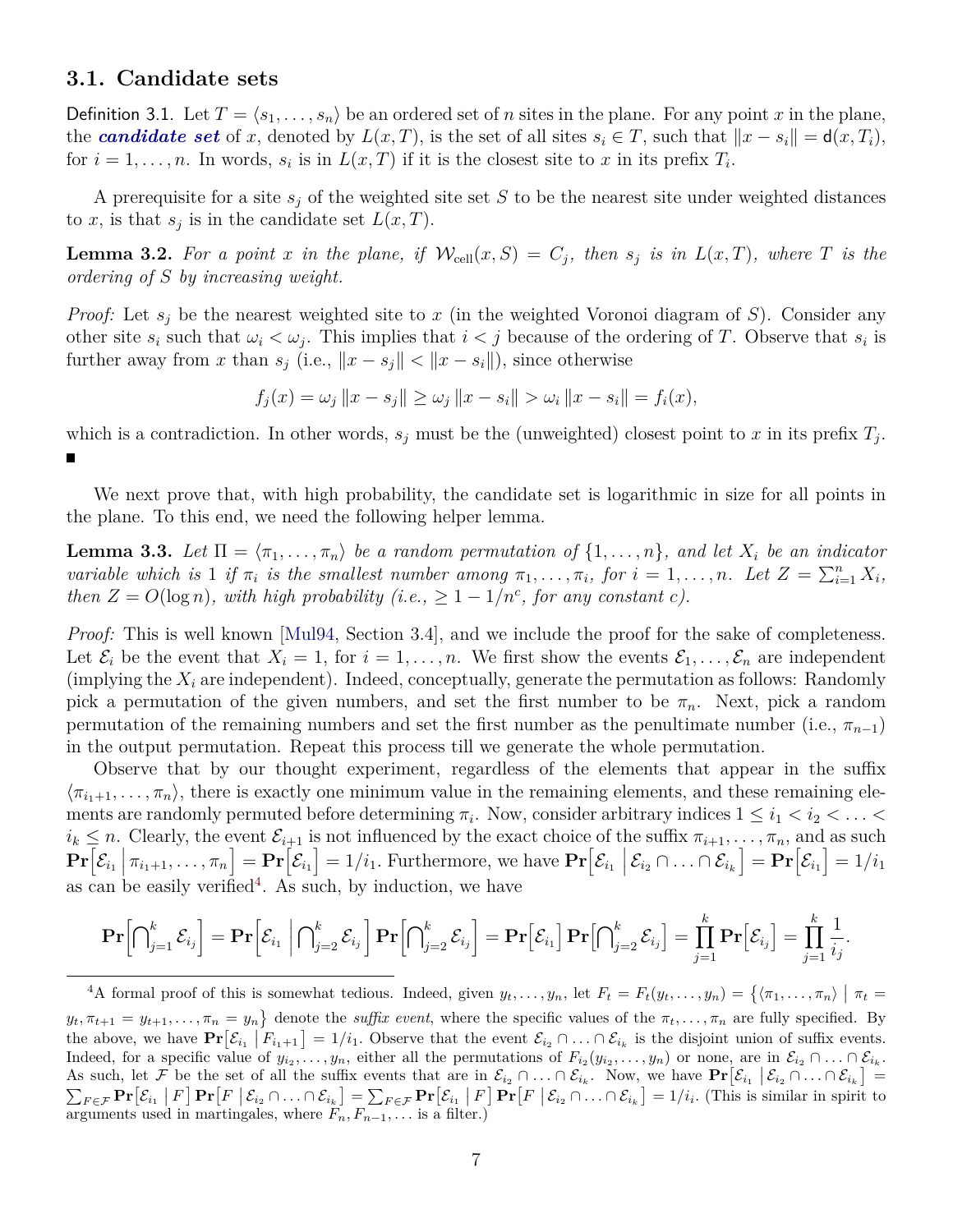We conclude that the variables  $X_1, \ldots, X_n$  are independent. The claim now follows from the Chernoff bound since  $\mu = \mathbf{E}\left[Z\right] = \sum_{i} \mathbf{E}\left[X_i\right] = \sum_{i=1}^n 1/i = \Theta(\log n)$ .

<span id="page-7-1"></span>**Corollary 3.4.** Let *S* be a randomly weighted set of *n* sites in the plane, and let  $T = \langle s_1, \ldots, s_n \rangle$  be the *sorted ordering of S by increasing weight. Simultaneously for all points in the plane their candidate set for T is of size O*(log *n*)*, with high probability.*

*Proof:* Consider any fixed point *x* in the plane. Since  $T = \langle s_1, \ldots, s_n \rangle$  is a random permutation of *S*, the sequence  $||x - s_1||, \ldots, ||x - s_n||$  is a random permutation of the distance values from *x* to the sites in *S*. Therefore, by the definition of the candidate set and [Lemma 3.3](#page-6-1), we have  $|L(x,T)| = O(\log n)$ with high probability.

Consider the arrangement of all the (unweighted) bisectors of all the pairs of sites in *S*. There are *n* sites and  $\binom{n}{2}$  $\binom{n}{2}$  bisectors. As such, there are  $O(n^4)$  vertices in this arrangement, as by assumption each pair of bisectors intersect at most a constant number of times, and each bisector has a constant number of *x*-extremal points. Therefore, the total complexity of this arrangement is  $O(n^4)$ .

Within each face of this arrangement, the candidate set cannot change since all points in this face have the same ordering of their distances to the sites in *S*. So pick a representative point for each of the  $O(n^4)$  faces. For any such representative, with probability  $\leq 1/n^c$ , the candidate set has  $> \alpha \log(n)$ sites, for any constant *c* of our choosing (where  $\alpha$  is a constant determined by the Chernoff bound that depends only on *c*). Therefore, by choosing *c* to be sufficiently large, taking the union bound on these bad events, and then taking the complement, the claim follows.

### <span id="page-7-2"></span>**3.2. Getting a compatible partition**

The goal now is to find a low complexity subdivision of the plane, such that within each cell of the subdivision the candidate set is fixed. The main insight is that by using the unweighted Voronoi diagram one can get such a subdivision.

Let  $K_i$  denote the Voronoi cell of  $s_i$  in the unweighted Voronoi diagram of the *i*th prefix  $S_i$  =  ${s_1, \ldots, s_i}$ . Let *A* denote the arrangement formed by the overlay of the regions  $K_1, \ldots, K_n$ . The complexity of A, denoted by  $|\mathcal{A}|$ , is the total number of these faces, edges, and vertices, as well as the number of *x*-extremal points on the edges. By our assumptions on the bisectors, the number of vertices bounds the complexity *|A|*.

<span id="page-7-0"></span>**Lemma 3.5.** For any face F of  $A = A(K_1, \ldots, K_n)$ , the candidate set is the same, for all points in F.

*Proof:* Initially, all points in the plane have the same candidate set, namely the empty set. When the site  $s_i$  is added, the only points in the plane whose candidate set changes are those such that  $s_i$  is their nearest neighbor in  $S_i$ . However, these are precisely the points in the Voronoi cell of  $s_i$  in the unweighted Voronoi diagram of  $S_i$ . That is, the candidate set changes only for the points covered by  $K_i$  – where  $s_i$ is being added to the candidate set.

П

The claim now easily follows, as  $\mathcal A$  is the overlay arrangement of these regions.

<span id="page-7-3"></span>**Theorem 3.6.** *Let S be a set of n sites in the plane, satisfying the conditions in [Remark 2.1](#page-4-2) and [Remark 2.2,](#page-5-3) where for each site a weight is sampled independently from some distribution ξ. Let T* =  $\langle s_1,\ldots,s_n\rangle$  be the ordering of the sites by increasing weights, and let  $K_i=\mathcal{V}_{cell}(s_i,T_i)$ , for  $i=1,\ldots,n$ . Let  $A = A(K_1, \ldots, K_n)$  be the arrangement formed by the overlay of all these cells.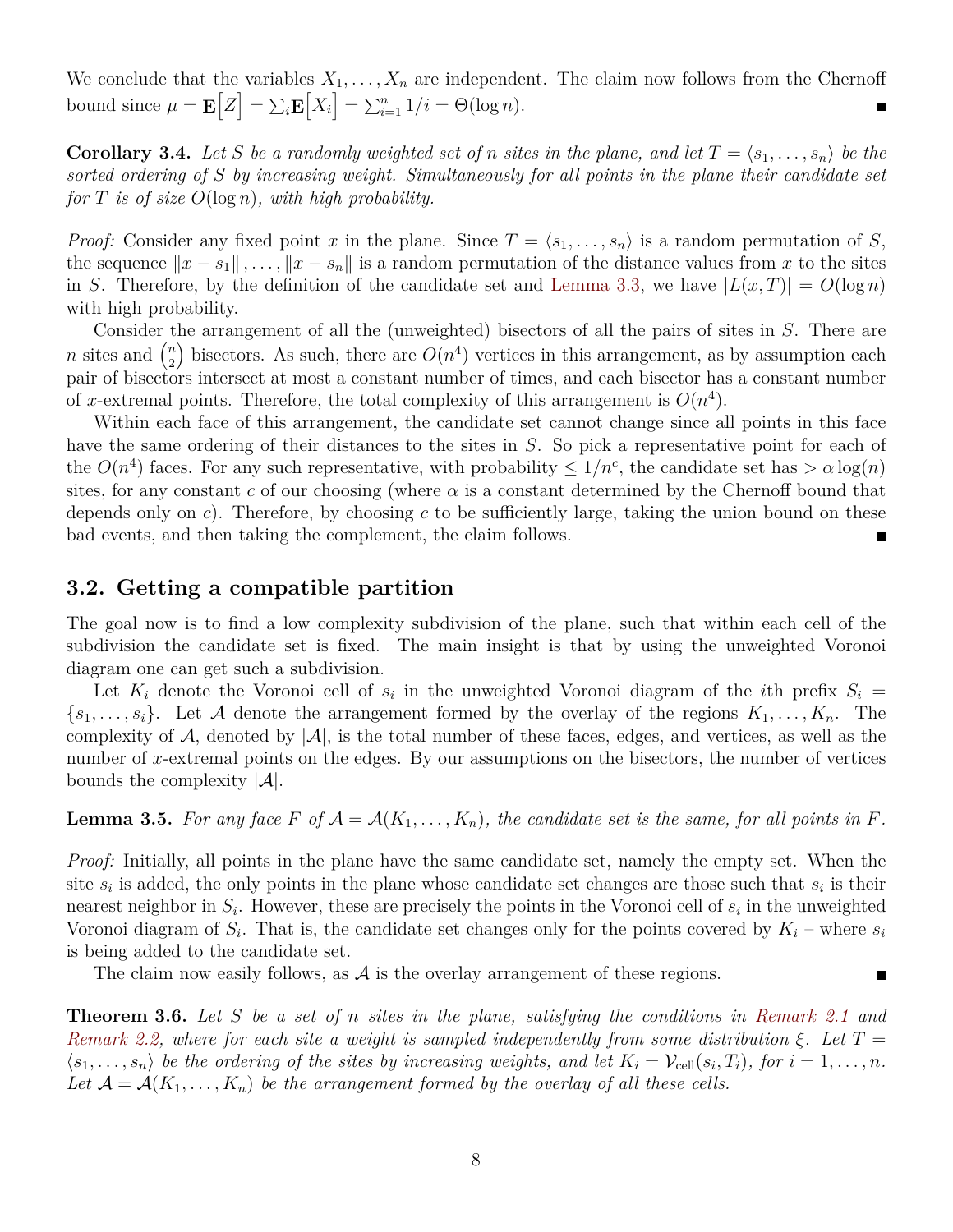*Then, the expected complexity of the multiplicative Voronoi diagram*  $W(S)$  is  $O(E[|A|]g(\log n))$ , *where |A| is the total complexity of A, and g*(*m*) *denotes the worst case complexity of a weighted Voronoi diagram of m sites.*

*Proof:* We first compute a vertical decomposition of the faces of A, in order to break up each face into constant complexity cells. Specifically, each face has two types of vertices – extremal points on the bisectors and intersections of bisectors. From each such vertex shoot out vertical rays. Doing so partitions the plane into constant complexity cells (or, somewhat imprecisely, vertical trapezoids) and the total number of such cells is proportional to *|A|* (i.e. the number of extremal points and intersections).

[Lemma 3.5](#page-7-0) implies that within each cell of the vertical decomposition the candidate set is fixed. So consider such a cell  $\Delta$ , and let *L* be its candidate set. [Lemma 3.2](#page-6-2) implies that the only sites whose weighted Voronoi cells can have non-zero area in ∆ are the sites in *L*. That is, the Voronoi diagram in ∆ is the intersection of ∆ with the weighted Voronoi diagram of some subset of *L*. Now the weighted Voronoi diagram of  $\leq |L|$  points has worst case complexity  $g(|L|)$ . Since  $\Delta$  is a constant complexity region this implies that the complexity of the weighted Voronoi diagram in  $\Delta$  is  $O(q(|L|))$ .

By [Corollary 3.4,](#page-7-1) for all points in the plane, the candidate set is of size  $O(\log n)$  (with high probability), and since there are  $O(|\mathcal{A}|)$  cells (in expectation), the claim now readily follows.

For the concrete case when the sites are points in the plane, the worst case complexity of the weighted Voronoi diagram is quadratic [\[AE84\]](#page-16-3), and so in the above theorem  $g(m) = O(m^2)$ . Kaplan *et al.* [\[KRS11](#page-17-10)] showed that for a random permutation of *n* points (as is the case here) the expected total complexity of  $A$  is  $O(n \log n)$ , see [Figure 3.1](#page-9-0) for an example of such an overlay arrangement. We therefore readily have the following result.

<span id="page-8-0"></span>**Theorem 3.7.** *Let P be a set of n points in the plane, where for each point we independently sample a weight from some distribution ξ. Then the expected complexity of the multiplicative Voronoi diagram of*  $P$  *is*  $O(n \log^3 n)$ .

**Corollary 3.8.** *Let P be a set of n points in the plane, where for each point we independently sample a weight from some distribution ξ. Then the multiplicative Voronoi diagram of P can be computed in*  $O(n \log^3 n)$  expected time.

*Proof:* This follows readily from the above constructive proof, and so we only sketch the algorithm. First, compute the ordering  $T = \langle s_1, \ldots, s_n \rangle$  of the sites by increasing weight, and the set of polygons  ${K_1, \ldots, K_n}$ , where  $K_i = \mathcal{V}_{cell}(s_i, T_i)$ , by computing the unweighted Voronoi diagram by incremental construction (i.e. each  $K_i$  is computed explicitly during the insertion of  $s_i$ ). Next, compute  $\mathcal{A} =$  $A(K_1, \ldots, K_n)$ . Triangulate the faces of A, and within each triangle compute the multiplicative Voronoi diagram of its candidate list, and clip it to the triangle (note the candidate lists are given by *A*).

For the running time, computing the unweighted Voronoi diagram by randomized incremental construction takes  $O(n \log n)$  expected time. By Kaplan *et al.* [[KRS11\]](#page-17-10), the total number of segments over all the polygons and the arrangement  $A$  have expected complexity  $O(n \log n)$ . Therefore computing  $A$ from  $\{K_1, \ldots, K_n\}$  takes  $O(n \log^2 n)$  expected time [\[Mul94\]](#page-17-13). Triangulating the faces takes linear time in *|A|*. Using the quadratic time algorithm of Aurenhammer [\[Aur87](#page-16-9)], computing the multiplicative diagram in each face take  $O(\log^2 n)$  time, as by [Corollary 3.4](#page-7-1), all candidate lists have size  $O(\log n)$ .

For more general sites, the real difficulty is in bounding **E**[*|A|*]. Specifically, in the next section we extend the result of Kaplan *et al.* [[KRS11\]](#page-17-10) to these more general settings.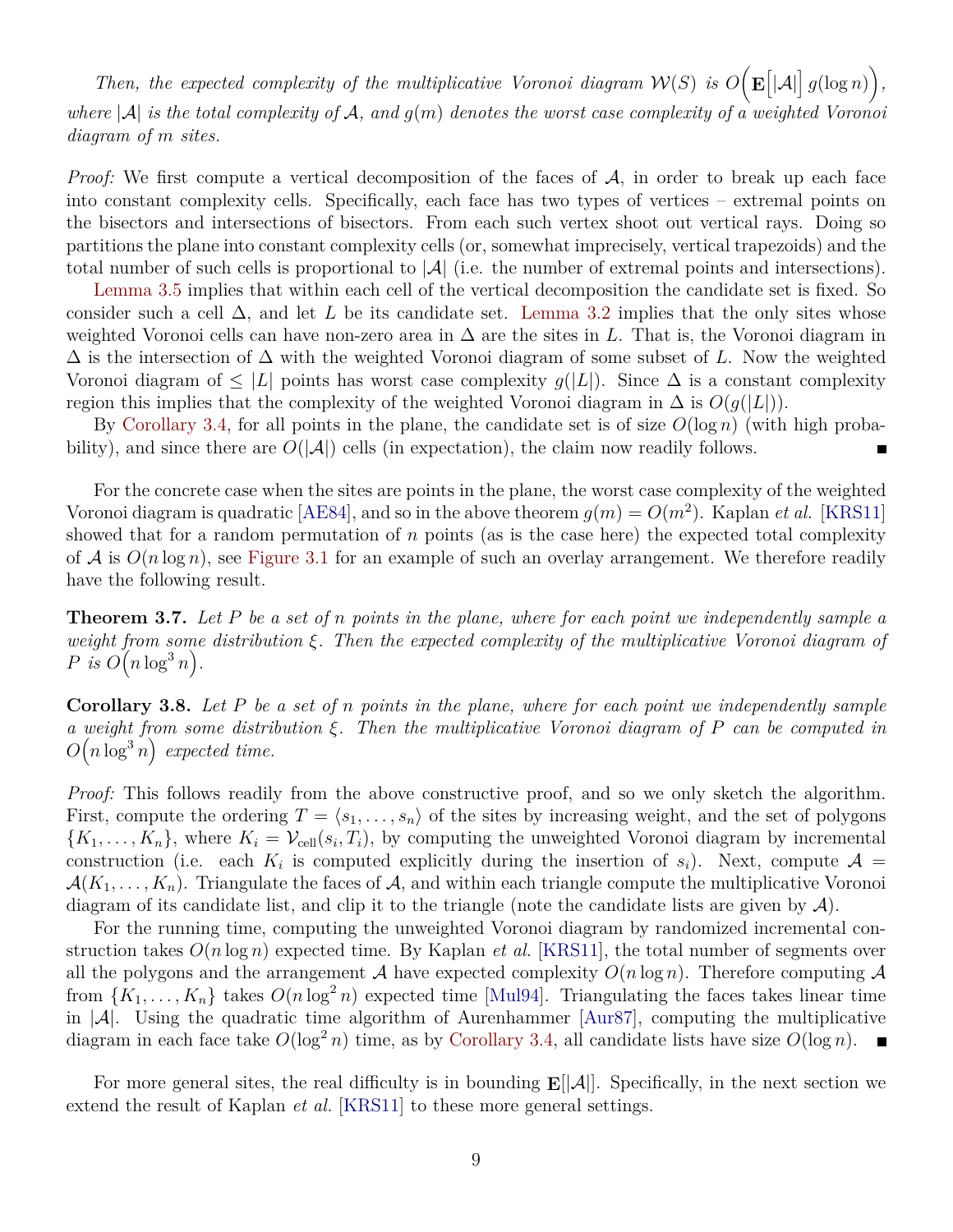<span id="page-9-0"></span>

Figure 3.1: The randomized incremental construction of a Voronoi diagram of point sites, and the resulting overlay arrangement.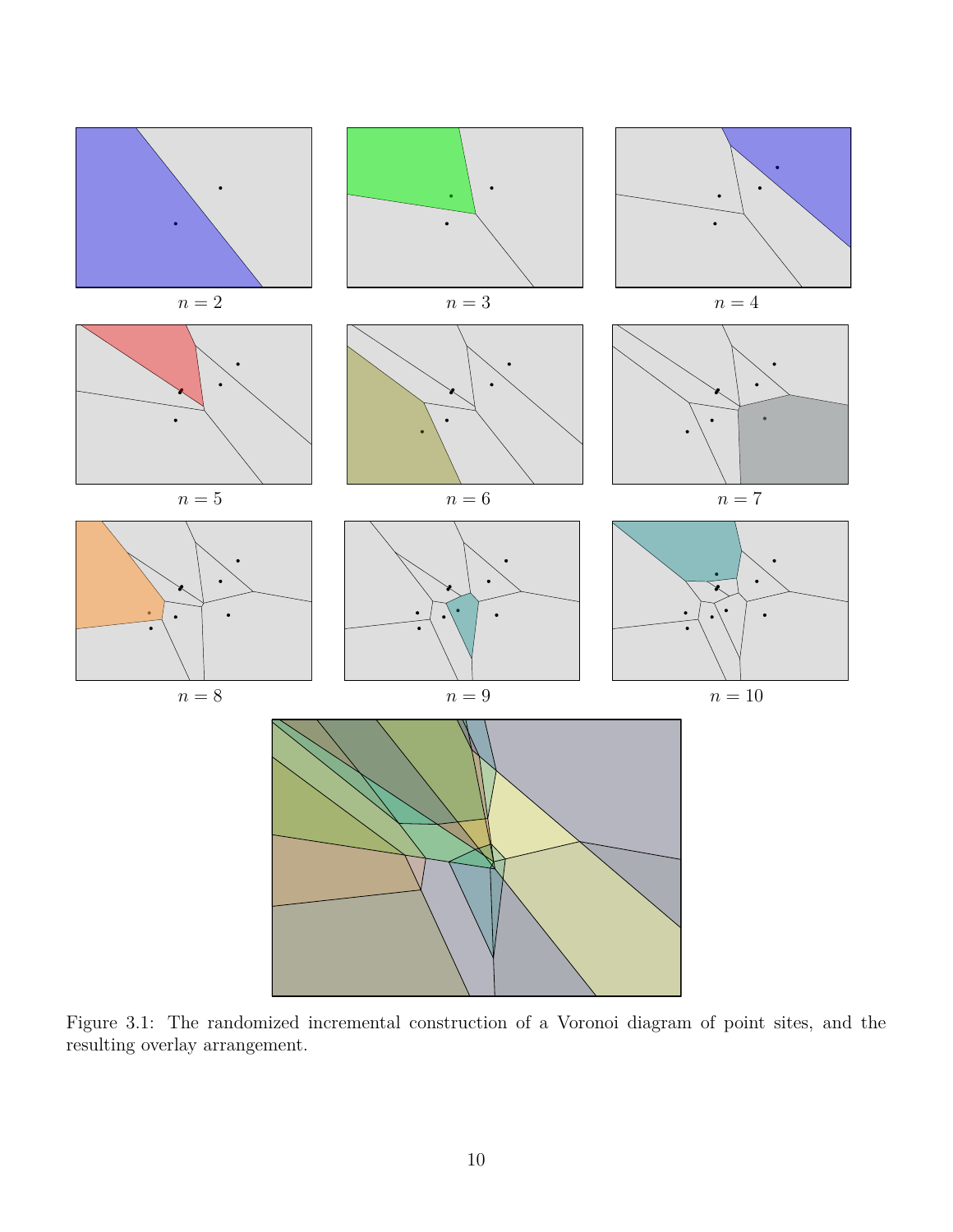## <span id="page-10-0"></span>**4. The complexity of the overlay of Voronoi cells in RIC**

We next study the expected complexity of the overlay of Voronoi cells and envelopes in a randomized incremental construction. Specifically, we first prove a result on the lower envelope of functions in two dimensions, and then use it to prove a bound on the complexity of the overlay of Voronoi cells of sites in the plane.

### <span id="page-10-3"></span>**4.1. Preliminaries**

In the following, we need to use the Clarkson-Shor technique [\[CS89](#page-16-10)], which we quickly review here (see [[Har11a\]](#page-16-8) for details). Specifically, let *S* be a set of elements such that any subset *R ⊆ S* defines a corresponding set of objects  $\mathcal{T}(R)$  (e.g., *S* is a set of points or sites in the plane, and any subset  $R \subseteq S$ induces the set of edges of the Voronoi diagram  $V(R)$ ). Each potential object,  $\tau$ , has a defining set and a stopping set. The *defining set*,  $D(\tau)$ , is a subset of *S* that must appear in *R* in order for the object to be present in  $\mathcal{T}(R)$ , where this set has size bounded by the same constant for all objects. The *stopping set*,  $\kappa(\tau)$ , is a subset of *S* such that if any of its members appear in *R* then  $\tau$  is not present in  $\mathcal{T}(R)$  (we also naturally require that  $\kappa(\tau) \cap D(\tau) = \emptyset$ , for all  $\tau$ ). Surprisingly, this already implies the following.

<span id="page-10-4"></span>**Theorem 4.1 (Bounded Moments, [[CS89](#page-16-10)]).** *Using the above notation, let S be a set of n elements,* and let R be a random sample of size  $r$  from S. Let  $f(\cdot)$  be a polynomially growing function<sup>[5](#page-10-1)</sup>. We have *that*  $\mathbf{E}$ <sup>[</sup> $\sum$  $\mathcal{L}_{\tau \in \mathcal{T}(R)} f(|\kappa(\tau)|) \Big] = O\Big(\mathbf{E}\big[|\mathcal{T}(R)|\big]\, f(n/r) \Big),$  where the expectation is over the sample R.

#### **4.2. Complexity of the overlay of lower-envelopes of functions in RIC**

Let *F* be a set of *n* functions, such that for all  $f \in \mathcal{F}$ , we have (1)  $f : \mathbb{R} \to \mathbb{R}$ , and (2)  $f$  is continuous. The *curve* associated with f is its image  $\{(x, f(x)) | x \in \mathbb{R}\}\)$ . We use f to refer both to the function and its curve.

We assume that any pair of curves in  $\mathcal F$  only intersect transversally and at most  $\psi$  times, and that no three curves intersect at a common point (i.e. general position), where  $\psi$  is some small constant. Here  $\mathcal{G} = \langle f_1, \ldots, f_n \rangle$  denotes a fixed permutation of the *n* functions,  $\mathcal{G}_i = \langle f_1, \ldots, f_i \rangle$  denotes a prefix of this permutation, and  $\mathcal{F}_i = \{f_1, \ldots, f_i\}$  is the associated unordered set.

Let  $m_i$  be the number of vertices (i.e. intersections of functions) on the lower envelope of  $\mathcal{F}_i$  that are not present in the lower envelope of  $\mathcal{F}_{i-1}$ . For a given permutation  $\mathcal G$  of  $\mathcal F$ , we define the *overlay complexity* to be the quantity  $\eta(\mathcal{G}) = \sum_{i=1}^n m_i$ . In other words, when we insert the *i*th function we create a number of new vertices on the lower envelope of  $\mathcal{G}_i$ . If we shoot down a vertical ray from each such vertex when it is created, then  $\eta(\mathcal{G})$  is the number of distinct locations on the *x*-axis that get hit by rays over the entire randomized incremental construction of the lower-envelope.

Let  $\lambda_{\psi}(y)$  denote the maximum length of a Davenport-Schinzel sequence of order  $\psi$  on *y* symbols. The function  $\lambda_{\psi}(y)$  is monotonically increasing, and slightly super linear for  $\psi \geq 3$ , for example  $\lambda_{\psi}(y) =$  $O(p \cdot 2^{O((\alpha(y))^{\psi})})$ , where  $\alpha$  is the inverse Ackermann function (for the currently best bounds known, see  $[Pet13]$  $[Pet13]$ . The conditions on the functions in  $\mathcal F$  give us the following.

<span id="page-10-2"></span><span id="page-10-1"></span> $\frac{5A}{2}$  function  $f(n)$  is a *polynomially growing*, if (i)  $f(\cdot)$  is monotonically increasing, (ii) for any integers  $i, n \geq 1$ ,  $f(in) = i^{O(1)}f(n)$ . This holds for example if  $f(n)$  is a constant degree polynomial of *n*, with all its coefficients being positive. Of course, it holds for a much larger family of functions, e.g.  $f(i) = i \log i$ .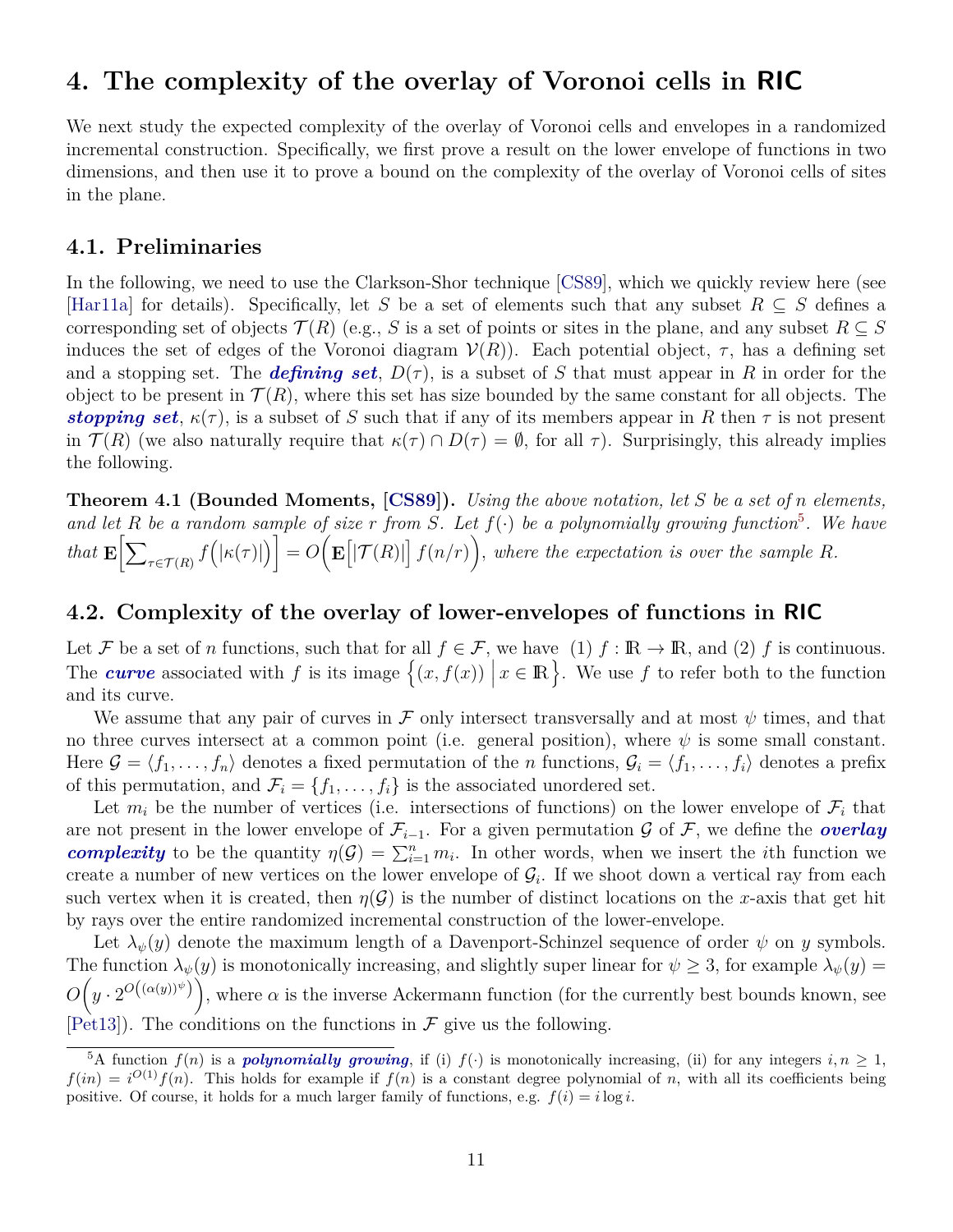Observation 4.2. For  $i = 1, \ldots, n$ , the number of vertices on the lower envelope of  $\mathcal{G}_i$  is  $O(\lambda_{\psi}(i))$ , where  $\psi$  is a constant (which is determined by the number of times pairs of curves are allowed to intersect), see [[SA95\]](#page-17-12).

<span id="page-11-0"></span>**Lemma 4.3.** Let  $\mathcal{G} = \langle f_1, \ldots, f_n \rangle$  be a random permutation of a set of continuous functions  $\mathcal{F}$ *, where every pair of associated curves intersect at most*  $\psi$  *times, where*  $\psi$  *is some constant. Then*  $\mathbf{E}[\eta(\mathcal{G}_n)] =$  $O(\lambda_{\psi}(n)).$ 

*Proof:* By definition we have that  $\mathbf{E}[\eta(\mathcal{G}_n)] = \mathbf{E}[\sum_{i=1}^n m_i] = \sum_{i=1}^n \mathbf{E}[m_i]$ , where  $m_i$  is the number of vertices on the lower envelope of  $\mathcal{F}_i$  that are not present on the lower envelope of  $\mathcal{F}_{i-1}$ . Consider a vertex, *v*, on the lower envelope of  $\mathcal{F}_i$ , for some  $1 \leq i \leq n$ . Let  $X_v$  be an indicator variable which is 1 if and only if *v* was not present in  $\mathcal{F}_{i-1}$ . Since  $\mathcal G$  is a random permutation of  $\mathcal F$ , it holds that  $\mathcal G_i$  is a random permutation of  $\mathcal{F}_i$ . Since any vertex on the lower envelope is defined by exactly two functions from  $\mathcal{F}_i$ , it holds that  $\mathbf{E}[X_v] = 2/i$ , since  $X_v$  is 1 if and only if one of *v*'s two defining functions was the last function,  $f_i$ , in the permutation  $\mathcal{G}_i$ . Therefore,

$$
\mathbf{E}\Big[m_i\Big] = \mathbf{E}\Bigg[\sum_{v \in \mathcal{L}(\mathcal{F}_i)} X_v\Bigg] = \sum_{v \in \mathcal{L}(\mathcal{F}_i)} \mathbf{E}\Big[X_v\Big] = \sum_{v \in \mathcal{L}(\mathcal{F}_i)} \frac{2}{i} = \frac{2\left|\mathcal{L}(\mathcal{F}_i)\right|}{i},
$$

where  $\mathcal{L}(\mathcal{F}_i)$  is the set of vertices on the lower envelope of  $\mathcal{F}_i$ . By [Observation 4.2,](#page-10-2)  $|\mathcal{L}(\mathcal{F}_i)| = O(\lambda_{\psi}(i)).$ We thus have

$$
\mathbf{E}\Big[\eta(\mathcal{G})\Big] = \sum_{i=1}^n \mathbf{E}\Big[m_i\Big] \le \sum_{i=1}^n O\bigg(\frac{\lambda_{\psi}(i)}{i}\bigg) \le \sum_{i=1}^n O\bigg(\frac{\lambda_{\psi}(n)}{n}\bigg) = O\big(\lambda_{\psi}(n)\big),
$$

as  $\lambda_{\psi}(i)/i$  is a monotonically increasing function [[SA95\]](#page-17-12).

<span id="page-11-1"></span>**Corollary 4.4.** Let  $\ell$  be a bisector defined by a pair of disjoint sites  $s_1$  and  $s_2$ . Let  $S$  be a set of  $n$ *sites containing*  $s_1$  *and*  $s_2$  *(and satisfying the conditions of [Remark 2.1](#page-4-2)), and let*  $T = \langle s_1, s_2, \ldots, s_n \rangle$  be *a permutation of S*, such that  $T_3^n = \langle s_3, s_4, \ldots, s_n \rangle$  *is a random permutation. Finally, let*  $K_i$  *denote the Voronoi cell of*  $s_i$  *in*  $V(T_i)$ *.* 

*The expected number of intersection points of*  $\ell$  *with the boundaries of*  $K_3, K_4, \ldots, K_n$ *, is*  $O(\lambda_{\psi}(n))$ *, for some constant ψ.*

*Proof:* Consider the distance between any site and a point on *ℓ*. This distance can be viewed as a parameterized real valued function as we move along *ℓ*. For a given site *s<sup>i</sup>* let us denote this function  $f_i(t)$  (where *t* is the location along  $\ell$ ). Clearly such distance functions are continuous as we move along any curve, and in particular along  $\ell$ . Consider a point  $t$  where two functions intersect, i.e.  $f_i(t) = f_j(t)$ for some  $i \neq j$ . This corresponds to a point on the bisector of  $s_i$  and  $s_j$ . Since  $\ell$  is a bisector and we assumed that any two bisectors intersect at most a constant number of times, for any fixed *i* and *j*, there are at most a constant number of points along  $\ell$  such that  $f_i(t) = f_i(t)$ . Therefore, the functions *f<sup>i</sup>* representing the distance to site *s<sup>i</sup>* satisfy the conditions to apply [Lemma 4.3.](#page-11-0)

Consider a Voronoi edge on the boundary of some cell in  $K_3, \ldots, K_n$  which crosses  $\ell$ . Each such edge is defined by a subset of the bisector of two sites, and let these sites be  $s_i$  and  $s_j$  where  $i < j$ . We are interested at the point when the edge crosses *ℓ*, and therefore this corresponds to a point *t* on *ℓ* such that  $f_i(t) = f_i(t)$ . Moreover, in order for this edge to appear on the boundary of  $K_i$  we have that  $f_i(t) = f_j(t) < f_k(t)$  for all  $k \in \{1, ..., j\} \setminus \{i, j\}$ . In other words, the point where  $f_i(t) = f_j(t)$  must appear on the lower envelope of  $f_1(t), \ldots, f_i(t)$ . Therefore, in order to bound the total expected number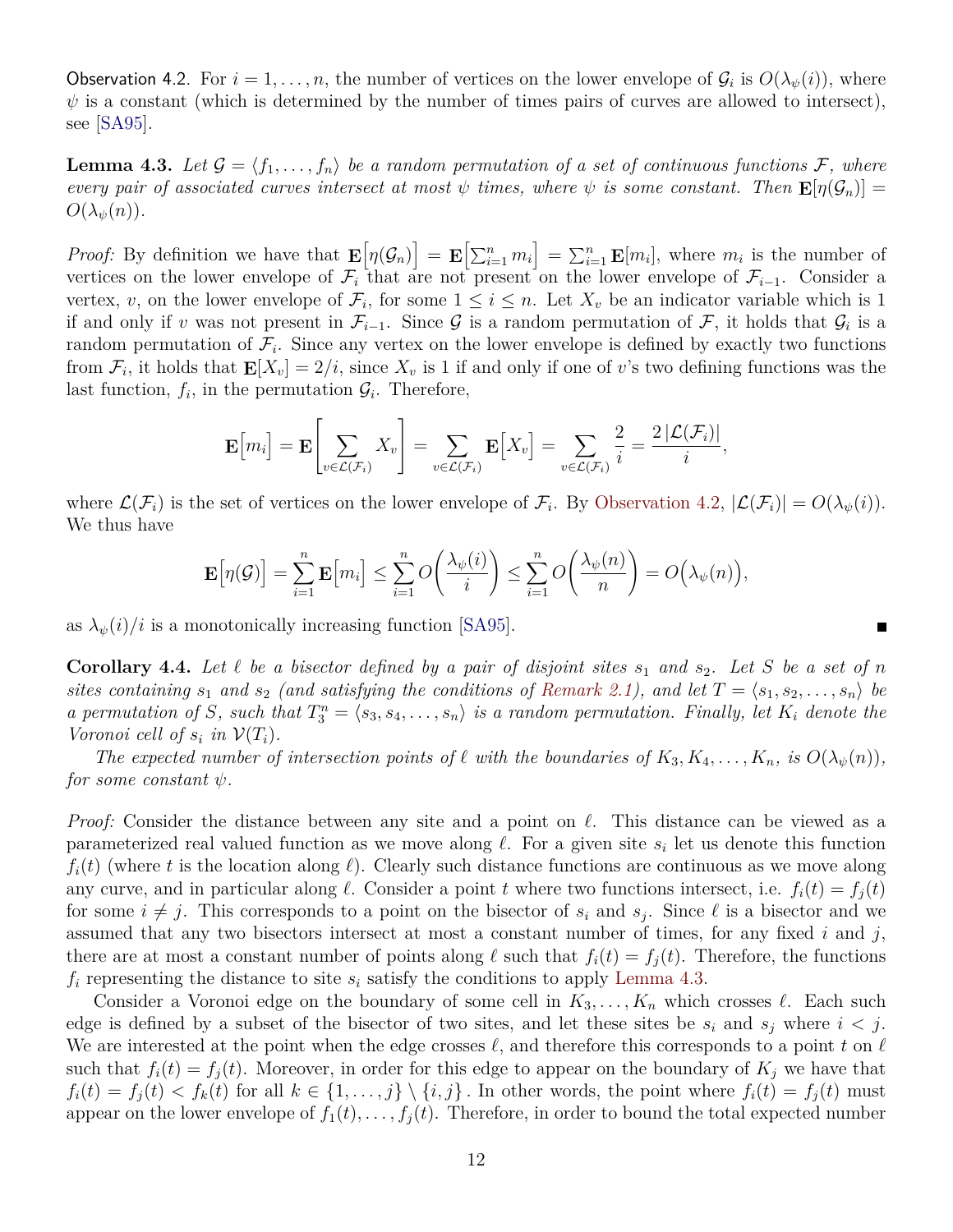of intersection points of edges with *ℓ*, it suffices to bound the total expected number of vertices ever seen on the lower envelope of these functions when inserting the sites in a random order  $T_3^n$  (note that one also has to factor in the complexity of the lower envelope due to  $s_1$  and  $s_2$ , but this only contributes a constant factor blow up). The result now readily follows from [Lemma 4.3](#page-11-0).

#### **4.2.1. Bounding the overlay complexity of Voronoi cells of sites**

The following lemma uses an interesting backward-forward analysis that the authors had not encountered before, and might be of independent interest.

<span id="page-12-0"></span>**Lemma 4.5.** Let  $T = \langle s_1, \ldots, s_n \rangle$  be a random permutation of a set *S* of sites in the plane, complying *with the conditions of [Remark 2.1](#page-4-2) and [Remark 2.2](#page-5-3). Let*  $K_i$  *denote the Voronoi cell of*  $s_i$  *in*  $V(T_i)$ *. The expected total complexity of the overlay arrangement*  $A = A(K_1, \ldots, K_n)$  *is*  $O(\lambda_v(n) \log n)$ *, for some constant ψ.*

*Proof:* As discussed in the beginning of [Section 3.2](#page-7-2), in order to bound |A| it suffices to bound the number of vertices in the arrangement. By planarity (and since there are no isolated vertices) it also suffices to bound the number of edges.

Let  $arcs(K_i)$  be the Voronoi edges in  $V(T_i)$  that appear on the boundary of  $K_i$ . Such an arc  $\beta \in$  $\arcsin(K_i)$ , created in the *i*th iteration, is going to be broken into several edges in the final overlay arrangement *A*. Let  $Z_\beta$  be the number of such edges that arise from  $\beta$ . Our goal is to bound the quantity  $\mathbf{E} \left[ \sum_i \sum_{\beta \in \text{arcs}(K_i)} Z_{\beta} \right]$ .

Each Voronoi edge, *e*, in the Voronoi diagram of a subset of the sites, is defined by a constant number of sites (the two sites whose bisector it is on, and the two sites that delimit it), and it has an associated stopping set. The stopping set (i.e., conflict list),  $\kappa(e)$ , is the set of all sites whose insertion prevents *e* from appearing in the Voronoi diagram in its entirety.

For the rest of the proof we fix the prefix  $S_i$ ; that is, fix the sites that are the first *i* sites in the permutation *T*, but not their internal ordering in the permutation. Naturally, this also determines the content of the suffix  $S_{i+1}^n = S \setminus S_i$ . Consider an edge, *e*, which lies on a bisector defined by sites  $s_j$ and  $s_i$ , where  $j < i$ . Then since  $T_{i+1}^n$  is a random permutation of  $S_{i+1}^n$ , [Corollary 4.4](#page-11-1) implies that  $\mathbf{E}[Z_e] = O(\lambda_{\psi}(|\kappa(e)|))$ , where  $\psi$  is some constant, and the expectation is over the internal ordering of  $T_{i+1}^n$ .

For an edge  $e \in V(S_i)$ , let  $X_e$  be an indicator variable that is one if  $e$  was created in the *i*th iteration, and furthermore, it lies on the boundary of  $K_i$ . Observe that  $\mathbf{E}[X_e] \leq 4/i$ , as an edge appears for the first time in round *i* only if one of its (at most) four defining sites was the *i*th site inserted.

Let  $Y_i = \sum_{\beta \in \arcs{K_i}} Z_{\beta} = \sum_{e \in V(S_i)} Z_e X_e$  be the total (forward looking) complexity contribution to the final arrangement  $A$  of arcs added in round *i*. As we assumed  $S_i$  is fixed, hence correspondingly  $S_{i+1}^n$  is fixed. Let *e* be some edge in  $V(S_i)$ . Observe that the value  $Z_e$  depends only on the internal ordering  $T_{i+1}^n$  of the suffix  $S_{i+1}^n$ , and the indicator variable  $X_e$  depends only on the internal ordering  $T_i$ of the prefix  $S_i$ . In other words, for a fixed  $S_i$  and edge  $e$  in  $\mathcal{V}(S_i)$ , the random variables  $Z_e$  and  $X_e$  are independent. We thus have

$$
\mathbf{E}\Big[Y_i\Big|S_i\Big] = \mathbf{E}\Big[\sum_{e \in \mathcal{V}(S_i)} Z_e X_e\Big|S_i\Big] = \sum_{e \in \mathcal{V}(S_i)} \mathbf{E}\Big[Z_e\Big|S_i\Big] \mathbf{E}\Big[X_e\Big|S_i\Big] = \sum_{e \in \mathcal{V}(S_i)} O\Big(\lambda_{\psi}\big(|\kappa(e)|\big)\Big) \mathbf{E}\Big[X_e\Big|S_i\Big]
$$
  
=  $O\Big(\frac{1}{i}\sum_{e \in \mathcal{V}(S_i)} \lambda_{\psi}\Big(|\kappa(e)|\Big)\Big).$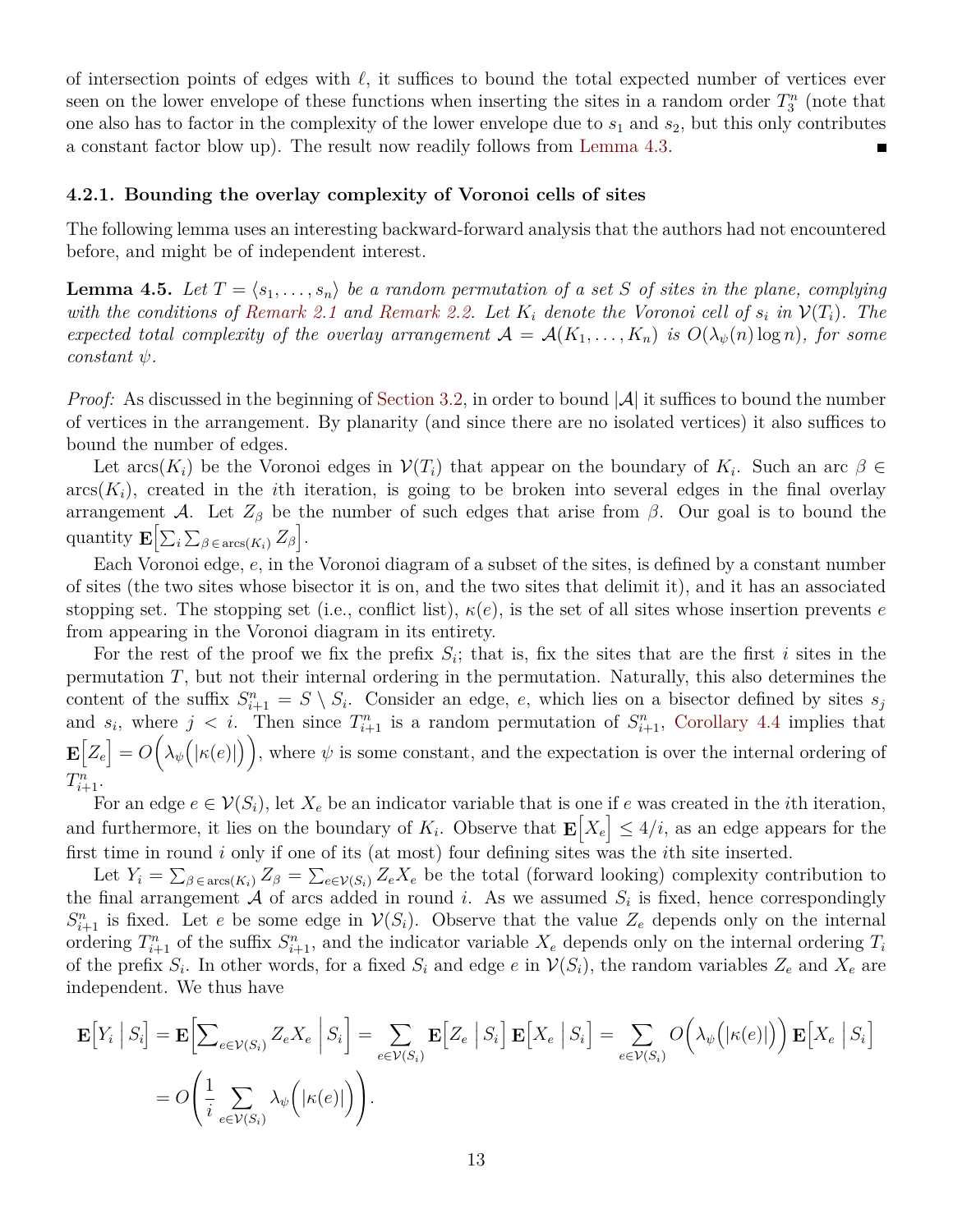We can now get a bound on the expected value of  $Y_i$ , as we have a bound for this quantity when conditioned on  $S_i$ , as  $\mathbf{E}[Y_i] = \mathbf{E}[\mathbf{E}[Y_i | S_i]]$ . Specifically, we will apply the Clarkson-Shor technique, described in [Section 4.1](#page-10-3), where the set of elements is the set of sites *S*, the prefix *S<sup>i</sup>* is the random sample, and the edges of  $\mathcal{V}(S_i)$  form the set of defined objects. Since the complexity of an unweighted Voronoi diagram of sites is always linear, the Clarkson-Shor technique (i.e., [Theorem 4.1\)](#page-10-4) implies *ν<sup>i</sup>* =  $\mathbf{E}\big[\sum_{e\in\mathcal{V}(S_i)}\lambda_\psi\big(|\kappa(e)|\big)\big]=O\big(\mathbf{E}\big[|\mathcal{V}(S_i)|\big]\,\lambda_\psi(n/i)\big)=O\big(i\,\lambda_\psi(n/i)\big),$  where the randomness here is on the choice of the sites that are in the *i*th prefix  $S_i$ .

The total complexity of  $A$  is asymptotically bounded by  $\sum_i Y_i$ , and we have

$$
\mathbf{E}\bigg[\sum_{i} Y_{i}\bigg] = \sum_{i} \mathbf{E}\big[Y_{i}\bigg] = \sum_{i} \mathbf{E}\bigg[\mathbf{E}\big[Y_{i} \mid S_{i}\big]\bigg] = \sum_{i} O\bigg(\frac{1}{i} \mathbf{E}\bigg[\sum_{e \in \mathcal{V}(S_{i})} \lambda_{\psi}\big(|\kappa(e)|\big)\bigg]\bigg)
$$

$$
= O\bigg(\sum_{i} \frac{1}{i} \nu_{i}\bigg) = O\bigg(\sum_{i} \lambda_{\psi}(n/i)\bigg) = O\bigg(\sum_{i} \frac{\lambda_{\psi}(n)}{i}\bigg) = O\bigg(\lambda_{\psi}(n) \log n\big).
$$

## <span id="page-13-0"></span>**5. The Result and Applications**

We now consider the various applications of our technique. In [Theorem 3.7](#page-8-0) it was already observed that a bound of  $O(n \log^3 n)$  holds on the expected complexity of the weighted Voronoi diagram when the sites are points. We can now extend this result to more general sites by combining [Theorem 3.6](#page-7-3) and [Lemma 4.5.](#page-12-0) We first present this more general result, with a slightly tightened analysis (specifically a log factor improvement), and then describe the applications of this result.

#### **5.1. The result**

<span id="page-13-1"></span>**Theorem 5.1.** *Let S be a set of n sites in the plane, satisfying the conditions of [Remark 2.1](#page-4-2) and [Remark 2.2,](#page-5-3)* where for each site we independently sample a weight from some distribution  $\xi$  over  $\mathbb{R}^+$ . *Then the expected complexity of the multiplicative Voronoi diagram of S* is  $O(\lambda_{\psi}(n) g(\log n))$ .

*Proof:* Adopting previously used notation, let *S* be a randomly weighted set of sites in the plane, whose ordering by increasing weight is  $T = \langle s_1, \ldots, s_n \rangle$ , and let  $K_i$  denote the Voronoi cell of  $s_i$  in the unweighted Voronoi diagram of  $S_i$ . Let  $\mathcal{A}_i$  denote the overlay arrangement of the regions  $K_1, \ldots, K_i$ . Now,  $T_i = \langle s_1, \ldots, s_i \rangle$  is a random permutation of  $S_i$ , and [Lemma 4.5](#page-12-0) implies that the expected complexity of  $\mathcal{A}_i$  is  $O(\lambda_{\psi}(i) \log i)$  for any  $i \leq n$ .

Consider the arrangement  $A_{n/t}$ , determine by the first  $n/t$  sites, where t is parameter to be deter-mined shortly. Just as in the proof of [Theorem 3.6](#page-7-3), consider the arrangement  $\mathcal{A}_{n/t}^{||}$  formed by vertical decomposition of  $A_{n/t}$ . The vertical decomposition increases the complexity only by a constant factor, and thus the expected number of vertical trapezoids is  $O(\lambda_{\psi}(n/t) \log(n/t))$  (where the expectation is over the ordering  $T_{n/t}$  of  $S_{n/t}$ ). Moreover, each cell (i.e., vertical trapezoid) is defined by a constant number of sites from  $S$  – specifically, a site is in the stopping set of a trapezoid if when added to the sample its Voronoi cell intersects the trapezoid.

So consider a cell  $\Delta$  in the arrangement  $\mathcal{A}_{n/t}^{\parallel}$ . By [Lemma 3.5,](#page-7-0) with respect to the set  $S_{n/t}$ , all points in  $\Delta$  have the same candidate set. However, as sites in  $S_{n/t+1}^n$  are added candidate sets of different points in  $\Delta$  may diverge. Clearly this can only happen when for some  $j > n/t$ ,  $K_j$  intersect  $\Delta$ , in other words, when  $s_j$  is in the stopping set  $\kappa(\Delta)$  of  $\Delta$ .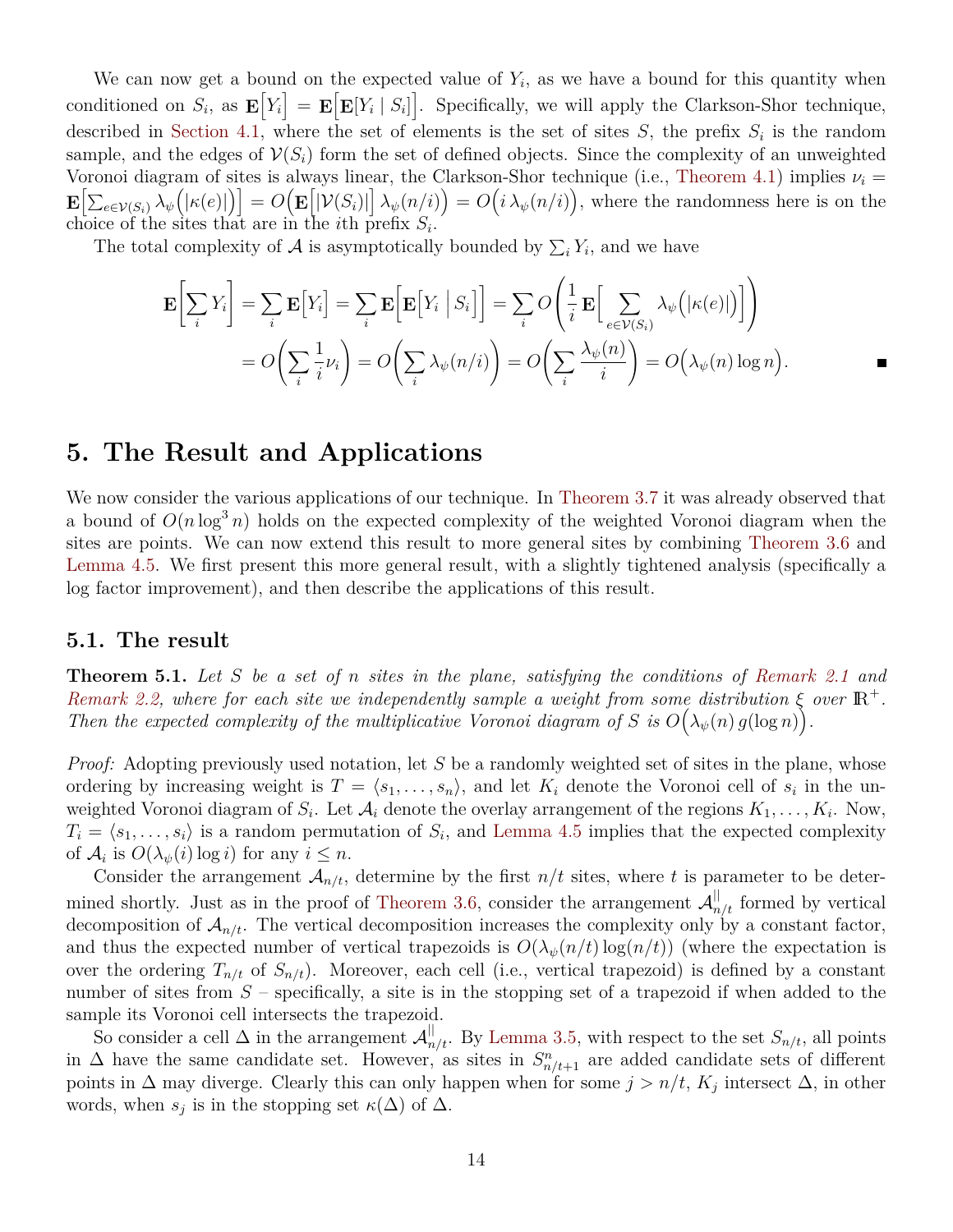Therefore, the union of the final candidate sets over all points in  $\Delta$  has size  $O(\kappa(\Delta) + \log n)$ , since all points had the same candidate set with respect to  $S_{n/t}$  (which has size  $O(\log n)$  by [Corollary 3.4\)](#page-7-1), and can only differ on the set  $\kappa(\Delta)$ . Since the worst case complexity of a weighted Voronoi diagram of *m* sites is  $q(m)$ , this implies the total complexity of the weighted Voronoi diagram in the cell  $\Delta$ , formed by the candidate list and stopping set of  $\Delta$ , is  $O(g(|\kappa(\Delta)| + \log n))$ . Now we can apply [Theorem 4.1](#page-10-4) to bound the sum of this quantity over all cells in the vertical decomposition of  $\mathcal{A}_{n/t}^{\parallel}$ . Specifically, setting  $t = \log n$ , we have

$$
\mathbf{E}\Big[\sum_{\Delta\in\mathcal{A}_{n/t}^{||}}g\big(|\kappa(\Delta)|+\log n\big)\Big]=O\Big(\mathbf{E}\Big[|\mathcal{A}_{n/t}^{||}\Big]\,g\big(t+\log n\big)\Big)=O\Big(\lambda_{\psi}\big(\frac{n}{t}\big)\log\big(\frac{n}{t}\big)g\big(t+\log n\big)\Big)
$$

$$
=O\bigg(\lambda_{\psi}\bigg(\frac{n}{\log n}\bigg)\log(n)\,g\big(\log n\big)\bigg)=O\bigg(\lambda_{\psi}(n)g\big(\log n\big)\bigg),
$$

 $\blacksquare$ 

as  $g(m)$  is a polynomially growing function, and using  $\lambda_{\psi}(n/t) \leq \lambda_{\psi}(n)/t$ .

<span id="page-14-2"></span>**Corollary 5.2.** *Let P be a set of n points in the plane, where for each point we independently sample a weight from some distribution ξ. Then, the expected complexity of the multiplicative Voronoi diagram of*  $P$  *is*  $O(n \log^2 n)$ .

#### <span id="page-14-1"></span>**5.1.1. Sampling versus Permutation**

The arguments used throughout this paper did not require that weights were randomly sampled, but rather that they were randomly permuted. A similar observation was made by Agarwal *et al.* [\[AHKS14\]](#page-16-0). Specifically, we have the following analogous lemma to [Corollary 5.2](#page-14-2) (a similar lemma holds for more general sites).

**Lemma 5.3.** Let  $W = \{\omega_1, \ldots, \omega_n\}$  be a set of non-negative real weights and  $P = \{p_1, \ldots, p_n\}$  a *set of points in the plane. Let σ be a (uniformly) random permutation from the set of permutations on*  $\{1, \ldots, n\}$ *. If for all i we assign*  $\omega_{\sigma(i)}$  *to point*  $p_i$ *, then the expected complexity of the resulting* multiplicative Voronoi diagram of  $P$  is  $O(n \log^2 n)$ .

#### <span id="page-14-0"></span>**5.1.2. If the locations are sampled**

Consider the alternative problem where one is given a set of points with fixed weights and one then randomly samples the location of each point. It is not hard to see that this is equivalent to first randomly sampling locations of points, and then randomly permuting the weights among the locations. This implies the following corollary.

<span id="page-14-3"></span>**Corollary 5.4.** Let  $P = \{p_1, \ldots, p_n\}$  be a set of points with an associated set of weights  $W = \{\omega_1, \ldots, \omega_n\}$ *such that*  $\omega(p_i) = \omega_i$ . If for all *i* one picks the location of  $p_i$  uniformly at random from the unit square, *then the expected complexity of the multiplicative Voronoi diagram is*  $O(n \log^2 n)$ .

Remark 5.5. It is likely that one can improve the bound in [Corollary 5.4.](#page-14-3) Specifically, we are not using that the locations are sampled, but merely that the weights are permuted across the points. In particular, for this special case it is likely one can improve the bound of Kaplan *et al.* [\[KRS11](#page-17-10)] for the overlay complexity of the unweighted cells.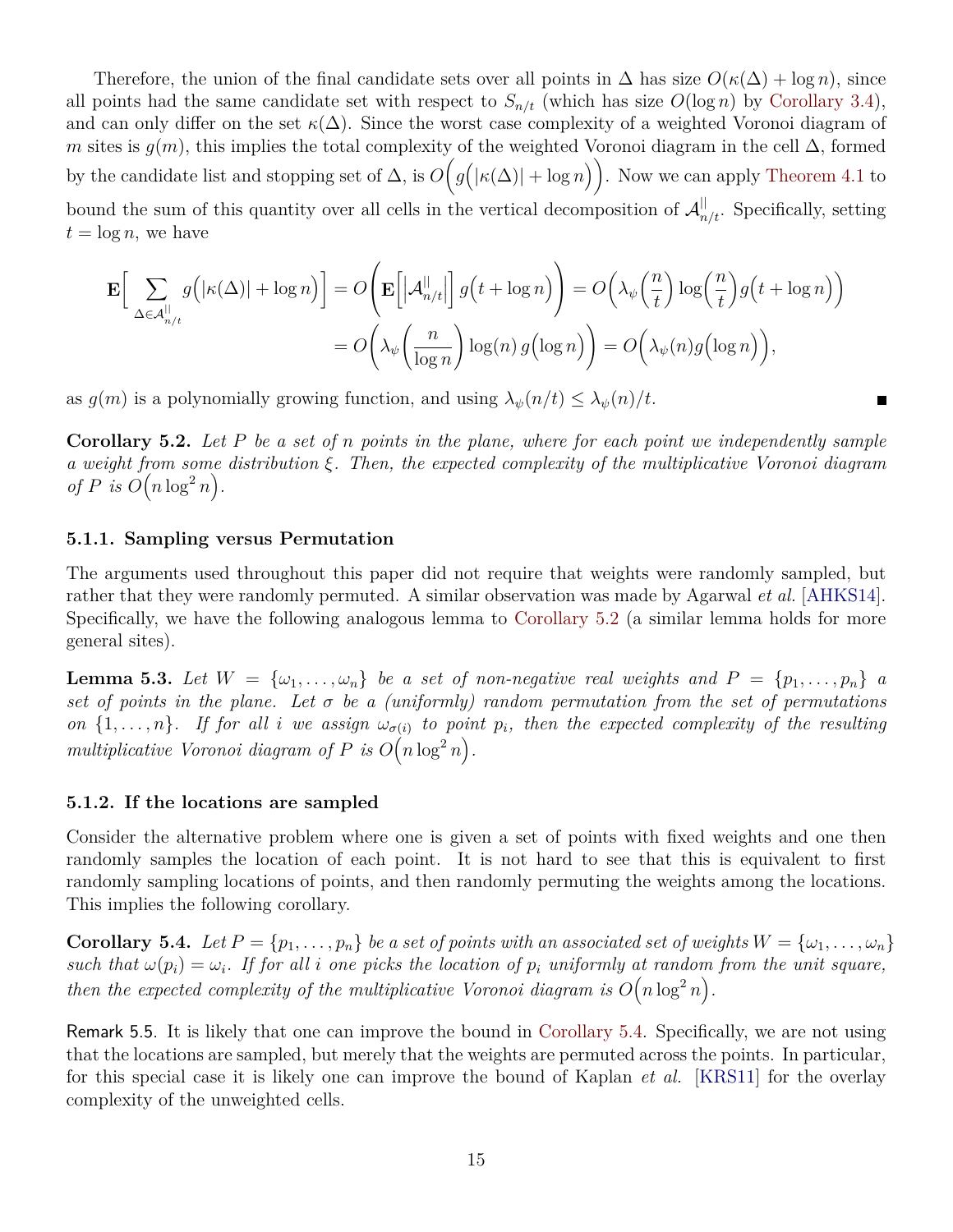### **5.2. Applications**

For the following applications of [Theorem 5.1](#page-13-1), the work of Sharir [\[Sha94\]](#page-17-15) implies the bound  $q(m)$  =  $O(m^{2+\epsilon})$ .

#### **5.2.1. Disjoint Segments**

Let *S* be a set of *n* interior disjoint line segments in the plane. The bisector of any two interior disjoint segments in the plane consists of at most a constant number of pieces, where each piece is a contiguous part of either a line or parabolic curve. It is therefore not hard to argue that *S* satisfies all the requirements on sets of sites from [Remark 2.1](#page-4-2) and [Remark 2.2](#page-5-3).

**Theorem 5.6.** *Let S be a set of n interior disjoint segments in the plane, where for each segment we independently sample a weight from some distribution ξ. Then, the expected complexity of the multiplicative Voronoi diagram of S is*  $O(n \log^{2+\varepsilon} n)$ .

Interpreting the Voronoi diagram as a minimization diagram, taking a level set corresponds to taking the union of a randomly expanded set of segments. Therefore, our bound immediately implies a bound of  $O(n \log^{2+\varepsilon} n)$  on the complexity of the union of such segments. Recently, Agarwal *et al.* [\[AHKS14](#page-16-0)] proved a better bound of  $O(n \log n)$ , but arguably our proof is significantly simpler.

#### **5.2.2. Convex Sets**

Let  $C$  be a set of *n* disjoint convex constant complexity sets in the plane. Note this is a clear generalization of the case of segments, and for this case it is again not hard to verify that such a set of sites meet all the requirements of [Remark 2.1](#page-4-2) and [Remark 2.2](#page-5-3).

**Theorem 5.7.** *Let* C *be a set of n interior disjoint convex constant complexity sets in the plane, where for each set we independently sample a weight from some distribution ξ. Then, the expected complexity of the multiplicative Voronoi diagram of*  $C$  *is*  $O(n \log^{2+\epsilon} n)$ .

Again interpreting the Voronoi diagram as a minimization diagram, this immediately implies a bound of  $O(n \log^{2+\varepsilon} n)$  on the complexity of the union of a set of such randomly expanded convex sets. Agarwal *et al.* [\[AHKS14](#page-16-0)] proved a bound of  $O(n^{1+\epsilon})$  for any fixed  $\varepsilon > 0$ , and as such the above bound is an improvement.

# **6. Conclusions**

In this paper, we presented a general technique to provide an expected near linear bound on the combinatorial complexity of a large class of multiplicative Voronoi diagrams, when the weights are sampled randomly, which have quadratic complexity in the worst case. Several specific applications of the technique were listed, but there should probably be more of such applications. There is also some potential to improve the bounds in the paper. For example, one can likely use the uniform distribution of the points to improve the result in [Corollary 5.4](#page-14-3). However, we conjecture that, in the worst case, the expected complexity should still be super linear, and we provide some justification for this conjecture in [Appendix A.](#page-17-11)

In order to achieve our bounds we introduced the notation of candidate sets, which induce a planar partition into uniform candidate regions. Recently, we considered this partition as a diagram of independent interest [[CHR14](#page-16-11)]. Generalizing to allow each site to have multiple weights, this one diagram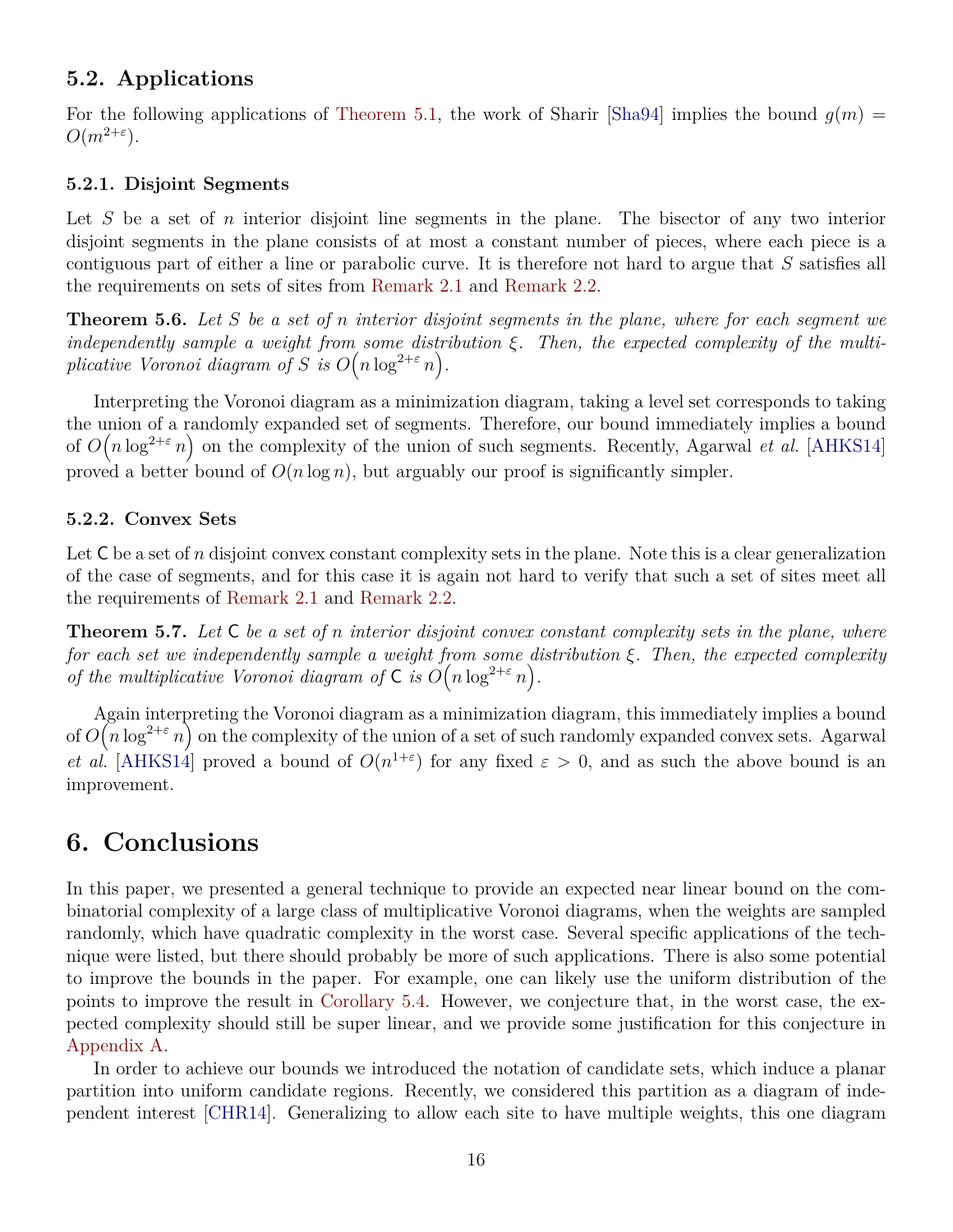captures the relevant information for multi-objective optimization, i.e. this one diagram implies bounds on various weighted generalizations of Voronoi diagrams. Moreover, by extending the techniques of the current paper, we provide a similar bounds on the expected complexity of this diagram [[CHR14](#page-16-11)].

**Acknowledgments.** The authors would like to thank Pankaj Agarwal, Jeff Erickson, Haim Kaplan, Hsien-Chih Chang, and Micha Sharir for useful discussions. In particular, the work of Agarwal, Kaplan, and Sharir [[AKS13](#page-16-4), [AHKS14\]](#page-16-0) was the catalyst for this work. In addition, we thank Pankaj Agarwal for pointing out a simple way to slightly improve our bound, specifically the result in [Theorem 5.1](#page-13-1). The authors would also like to thank the reviewers for their insightful comments.

# **References**

- <span id="page-16-3"></span>[AE84] F. Aurenhammer and [H. Edelsbrunner.](http://www.cs.duke.edu/~edels/) An optimal algorithm for constructing the weighted voronoi diagram in the plane. *Pattern Recognition*, 17(2):251–257, 1984.
- <span id="page-16-0"></span>[AHKS14] [P. K. Agarwal,](http://www.cs.duke.edu/~pankaj) [S. Har-Peled](http://sarielhp.org), [H. Kaplan,](http://www.cs.tau.ac.il/~haimk/) and [M. Sharir.](http://www.math.tau.ac.il/~michas) Union of random minkowski sums and network vulnerability analysis. *[Discrete Comput. Geom.](http://link.springer.com/journal/454)*, 52(3):551–582, 2014.
- <span id="page-16-2"></span>[AKL13] F. Aurenhammer, R. Klein, and D.-T. Lee. *Voronoi Diagrams and Delaunay Triangulations*. World Scientific, 2013.
- <span id="page-16-4"></span>[AKS13] [P. K. Agarwal,](http://www.cs.duke.edu/~pankaj) [H. Kaplan](http://www.cs.tau.ac.il/~haimk/), and [M. Sharir](http://www.math.tau.ac.il/~michas). Union of random minkowski sums and network vulnerability analysis. In *Proc. 29th Annu. Sympos. Comput. Geom.* (SoCG), pages 177–186, 2013.
- <span id="page-16-9"></span>[Aur87] F. Aurenhammer. Power diagrams: Properties, algorithms and applications. *SIAM J. Comput.*, 16(1):78–96, 1987.
- <span id="page-16-1"></span>[Aur91] F. Aurenhammer. Voronoi diagrams: A survey of a fundamental geometric data structure. *ACM Comput. Surv.*, 23:345–405, 1991.
- <span id="page-16-11"></span>[CHR14] H.-C. Chang, [S. Har-Peled](http://sarielhp.org), and B. Raichel. From proximity to utility: A Voronoi partition of Pareto optima. *CoRR*, abs/1404.3403, 2014.
- <span id="page-16-10"></span>[CS89] [K. L. Clarkson](http://cm.bell-labs.com/who/clarkson/) and P. W. Shor. Applications of random sampling in computational geometry, II. *[Discrete Comput. Geom.](http://link.springer.com/journal/454)*, 4:387–421, 1989.
- <span id="page-16-6"></span>[DHR12] A. Driemel, [S. Har-Peled](http://sarielhp.org), and B. Raichel. On the expected complexity of Voronoi diagrams on terrains. In *Proc. 28th Annu. Sympos. Comput. Geom.* (SoCG), pages 101–110, 2012.
- <span id="page-16-5"></span>[Dwy89] R. Dwyer. Higher-dimensional Voronoi diagrams in linear expected time. In *Proc. 5th Annu. Sympos. Comput. Geom.* (SoCG), pages 326–333, 1989.
- <span id="page-16-7"></span>[Har98] [S. Har-Peled](http://sarielhp.org). An output sensitive algorithm for discrete convex hulls. *Comput. Geom. Theory Appl.*, 10:125–138, 1998.
- <span id="page-16-8"></span>[Har11a] [S. Har-Peled](http://sarielhp.org). *Geometric Approximation Algorithms*, volume 173 of *Mathematical Surveys and Monographs*. Amer. Math. Soc., 2011.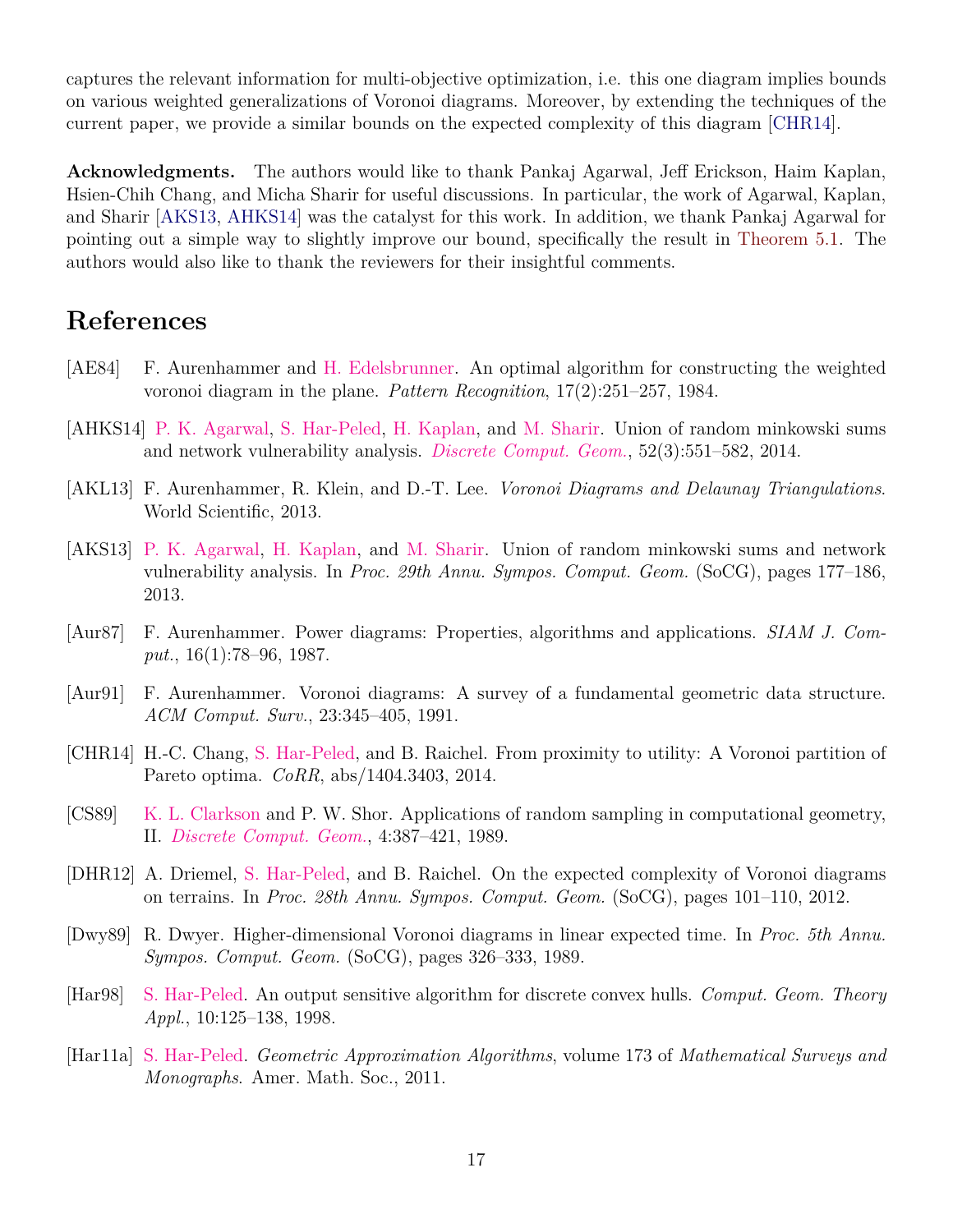- <span id="page-17-9"></span>[Har11b] [S. Har-Peled.](http://sarielhp.org) On the expected complexity of random convex hulls. *CoRR*, abs/1111.5340, 2011.
- <span id="page-17-0"></span>[HR14] [S. Har-Peled](http://sarielhp.org) and B. Raichel. On the complexity of randomly weighted Voronoi diagrams. In *Proc. 30th Annu. Sympos. Comput. Geom.* (SoCG), pages 232–241, 2014.
- <span id="page-17-1"></span>[Kle88] R. Klein. Abstract Voronoi diagrams and their applications. In *Workshop on Computational Geometry*, pages 148–157, 1988.
- <span id="page-17-2"></span>[KLN09] R. Klein, E. Langetepe, and Z. Nilforoushan. Abstract Voronoi diagrams revisited. *Comput. Geom.*, 42(9):885–902, 2009.
- <span id="page-17-10"></span>[KRS11] [H. Kaplan](http://www.cs.tau.ac.il/~haimk/), E. Ramos, and [M. Sharir.](http://www.math.tau.ac.il/~michas) The overlay of minimization diagrams in a randomized incremental construction. *[Discrete Comput. Geom.](http://link.springer.com/journal/454)*, 45(3):371–382, 2011.
- <span id="page-17-13"></span>[Mul94] K. Mulmuley. *Computational Geometry: An Introduction Through Randomized Algorithms*. Prentice Hall, 1994.
- <span id="page-17-8"></span>[OBSC00] A. Okabe, B. Boots, K. Sugihara, and S. N. Chiu. *Spatial tessellations: Concepts and applications of Voronoi diagrams*. Probability and Statistics. Wiley, 2nd edition edition, 2000.
- <span id="page-17-14"></span>[Pet13] S. Pettie. Sharp bounds on davenport-schinzel sequences of every order. In *Proc. 29th Annu. Sympos. Comput. Geom.* (SoCG), SoCG '13, pages 319–328, 2013.
- <span id="page-17-5"></span>[Ray70] H. Raynaud. Sur l'enveloppe convex des nuages de points aleatoires dans *R<sup>n</sup>* . *J. Appl. Probab.*, 7:35–48, 1970.
- <span id="page-17-4"></span>[RS63] A. Rényi and R. Sulanke. Über die konvexe Hülle von *n* zufällig gerwähten Punkten I. *Z. Wahrsch. Verw. Gebiete*, 2:75–84, 1963.
- <span id="page-17-12"></span>[SA95] [M. Sharir](http://www.math.tau.ac.il/~michas) and [P. K. Agarwal.](http://www.cs.duke.edu/~pankaj) *Davenport-Schinzel Sequences and Their Geometric Applications*. Cambridge University Press, New York, 1995.
- <span id="page-17-3"></span>[San53] L. Santalo. *Introduction to Integral Geometry*. Paris, Hermann, 1953.
- <span id="page-17-15"></span>[Sha94] [M. Sharir.](http://www.math.tau.ac.il/~michas) Almost tight upper bounds for lower envelopes in higher dimensions. *[Discrete](http://link.springer.com/journal/454) [Comput. Geom.](http://link.springer.com/journal/454)*, 12:327–345, 1994.
- <span id="page-17-7"></span>[SW93] R. Schneider and J. A. Wieacker. Integral geometry. In P. M. Gruber and J. M. Wills, editors, *Handbook of Convex Geometry*, volume B, chapter 5.1, pages 1349–1390. North-Holland, 1993.
- <span id="page-17-6"></span>[WW93] W. Weil and J. A. Wieacker. Stochastic geometry. In P. M. Gruber and J. M. Wills, editors, *Handbook of Convex Geometry*, volume B, chapter 5.2, pages 1393–1438. North-Holland, 1993.

# <span id="page-17-11"></span>**A. Lower bound on the overlay complexity of Voronoi cells in RIC**

Kaplan *et al.* [\[KRS11](#page-17-10)] provided an example showing that in the randomized incremental construction of the lower envelope of planes in 3*d*, the overlay of the cells being computed in the minimization diagram has expected complexity  $\Omega(n \log n)$ . Their example however is not realizable by a Voronoi diagram.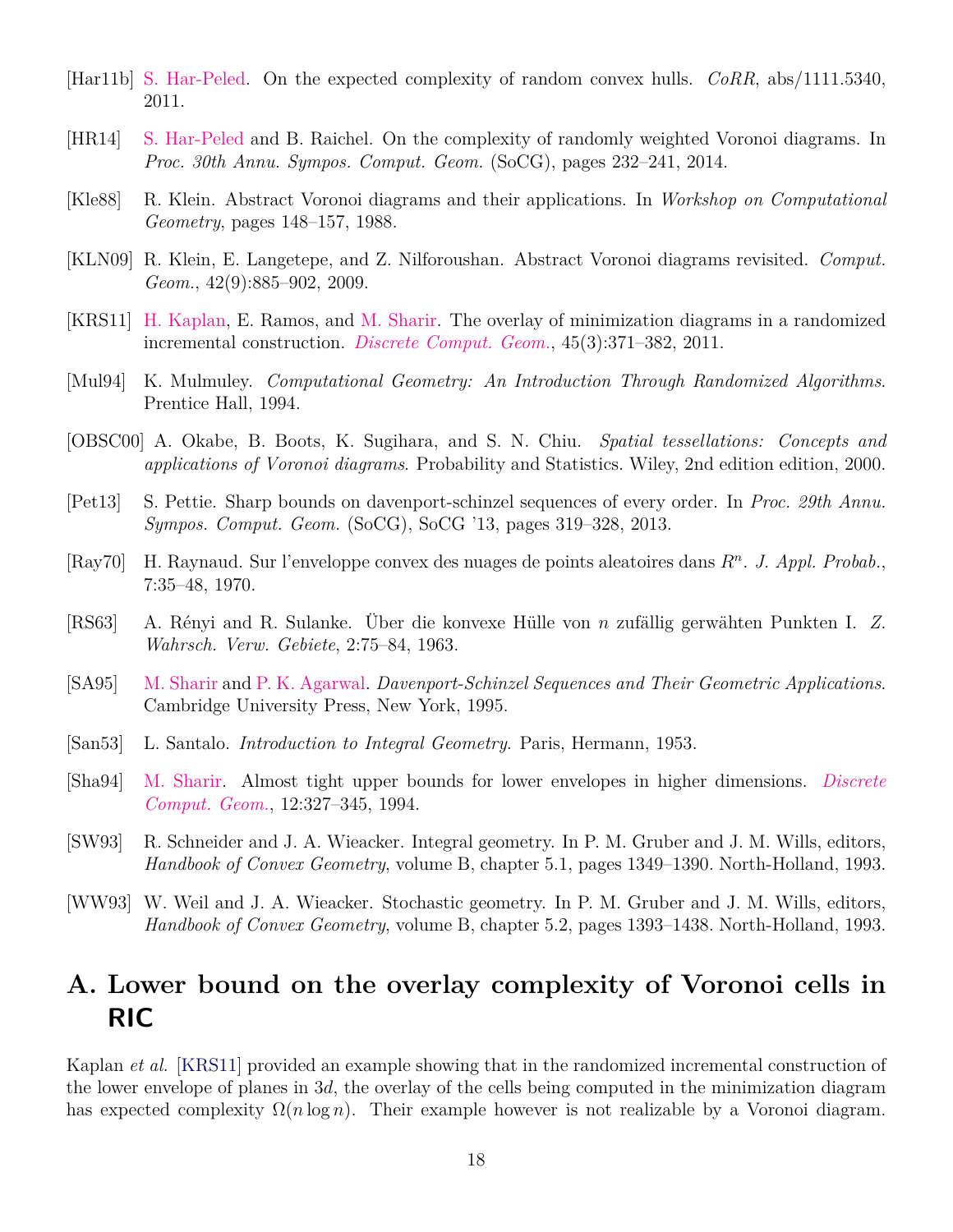<span id="page-18-0"></span>

Figure A.1: (A) The site  $s_j$  is isolated. (B) The overlay vertices of the cell  $\partial K_j$  with the boundary of cells created later. Note the figure is vertically not to scale.

Here we provide a direct example showing the  $\Omega(n \log n)$  lower bound for the overlay of Voronoi cells in the randomized incremental construction.

Because of the following lemma, we conjecture that, in the worst case, the true complexity of the quantity bounded in [Theorem 3.7](#page-8-0) is super linear. We leave this as open problem for further research.

**Lemma A.1.** *For n sufficiently large, there is a set of* 2*n points in the plane such that the overlay of the Voronoi cells computed in the randomized incremental construction of the Voronoi diagram has expected complexity*  $\Omega(n \log n)$ *.* 

*Proof:* Let *P* be a set of 2*n* points, where the *i*th point is  $p_i = (i, -\Delta)$  and the  $(n + i)$ th point is  $q_i = (i, +\Delta)$ , for  $i = 1, \ldots, n$ , where  $\Delta$  is a sufficiently large number, say  $10n^3$ . Let  $T = \langle s_1, \ldots, s_{2n} \rangle$  be a random permutation of the points of *P*, and let

$$
K_i = \mathcal{V}_{\text{cell}}(s_i, T_i),
$$

for  $i = 1, ..., 2n$ .

Let  $\beta = 10$   $\lceil \lg n \rceil$ *, and let*  $\mathcal E$  *be the event that in the first*  $\beta$  *sites, there are sites that belong to both* the top and bottom row. We have that  $\rho = \Pr[\mathcal{E}] = 1 - 2{n \choose \beta}$ *β* ) */* ( 2*n*  $\binom{2n}{\beta} \geq 1 - 2/n^{10}, \text{ as } 2^{\beta}\binom{n}{\beta}$  $\binom{n}{\beta} \leq \binom{2n}{\beta}$ *β* ) . The jth site  $s_j$  (say it is located at  $(x_j, \Delta)$ ) is **isolated**, if none of the points  $(x_j - \xi_j, \pm \Delta)$ ,  $(x_j - \xi_j + \Delta)$  $(1, \pm \Delta) \dots (x_j + \xi_j, \pm \Delta)$  are present in the prefix  $T_{j-1} = \langle s_1, \dots, s_{j-1} \rangle$ , where  $\xi_j = \lceil n/8j \rceil$ . If a site  $s_j$ is isolated, for  $j \geq \beta$ , then its cell is going to be U shaped (assuming  $\mathcal E$  happened), "biting" a portion of the *x*-axis, as  $\Delta \gg n$ , see [Figure A.1](#page-18-0) (A).

The probability of the site  $s_j$  inserted in the *j*th iteration to be isolated is at least a half, since the majority of the points not inserted yet are isolated. Indeed, consider a site  $i$ , for  $i < j$ , and consider the interval it "blocks"  $Z_i = [x_i - \xi_j, x_i + \xi_j]$  from being isolated. That is, if  $x_j \in Z_i$ , then  $s_j$  is not isolated. The total number of integer numbers in the intervals  $Z_1, \ldots, Z_{j-1}$  is at most  $\alpha_j = (2\xi_j + 1)(j-1)$ , and as such the first  $j-1$  sites, block at most  $2\alpha_j$  sites (that are located either on the top or bottom row) from being isolated in the *j*th iteration. As such, we have

$$
\mathbf{Pr}\left[s_j \text{ is not isolated}\right] \le \frac{2\alpha_j}{2n-j} = \frac{2(2\xi_j + 1)(j-1)}{2n-j} \le \frac{2\left(2\left\lceil n/8j\right\rceil + 1\right)j}{2n-j}
$$

$$
\le \frac{(n/2j+6)j}{2n-j} \le \frac{n/2+6j}{2n-j} \le \frac{(1/2+6/20)n}{(2-1/20)n} = \frac{16}{39} \le \frac{1}{2}
$$

*,*

for  $j \leq n/20$ , and for *n* sufficiently large.